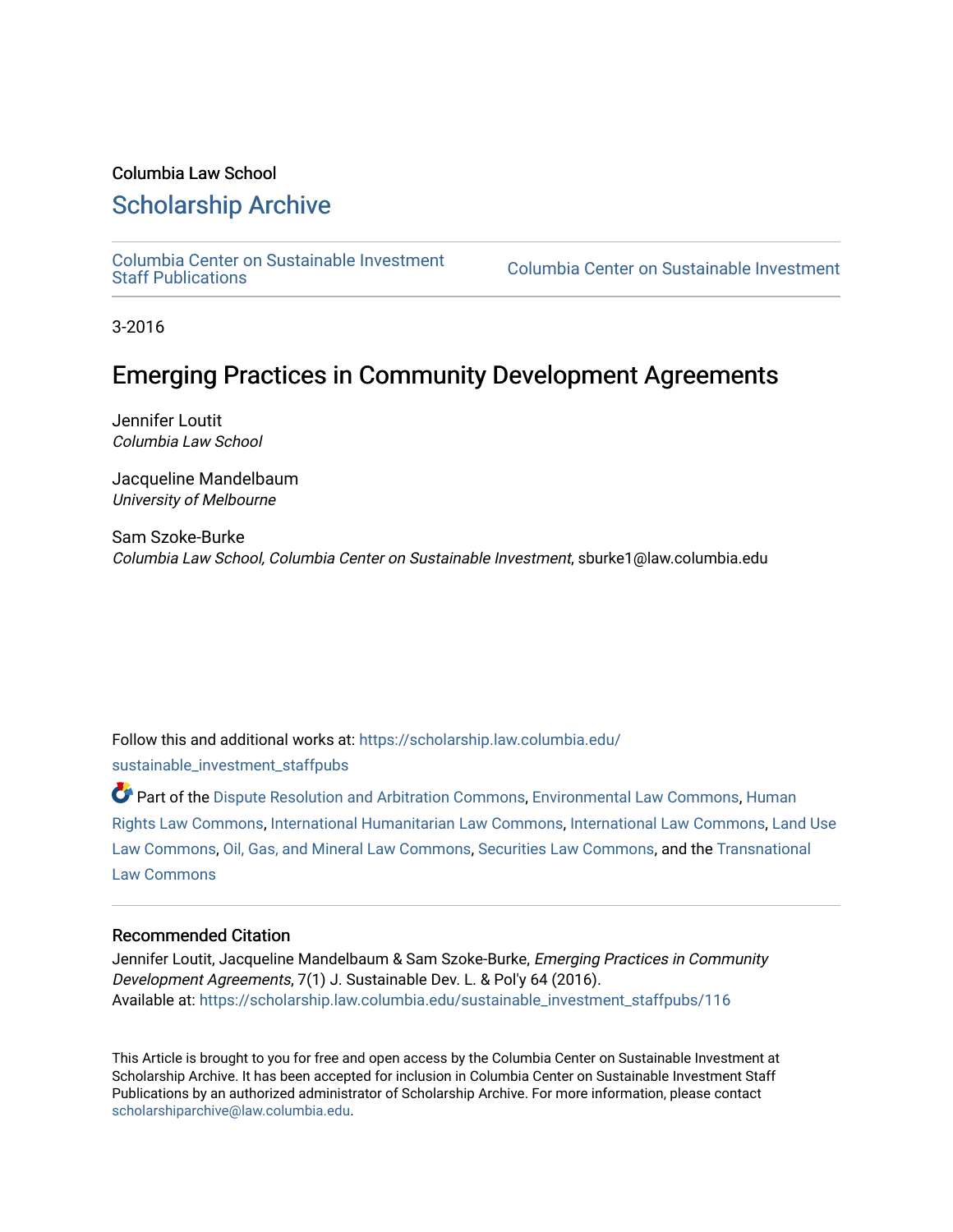# **EMERGING PRACTICES IN COMMUNITY DEVELOPMENT AGREEMENTS**

**Jennifer Loutit\* Jacqueline Mandelbaum\*\* Sam Szoke-Burke\*\*\***

#### **ABSTRACT**

Community Development Agreements (CDAs) have the potential to facilitate the delivery of tangible benefits from large-scale investment projects, such as mines or forestry concessions, to affected persons and communities. To be effective, however, CDAs must be adapted to the local context, meaning that no single model agreement or process will be appropriate in every situation. Nonetheless, leading practices are emerging which can be required by governments, voluntarily adopted by companies, and demanded by communities. These practices are grounded in ensuring that all parties are sufficiently informed, capacitated, and prepared to engage in meaningful negotiations regarding how the investor's operations should benefit local stakeholders. This article reviews existing research on CDAs, as well as available agreements from the extractive sector in Australia, Canada, Laos, Papua New Guinea, Ghana and Greenland. It articulates seven broad leading practices and how different stakeholders could work to achieve more effective agreements.

**Keywords**: Community development agreement, extractive, investment, leading practices.

**doi:** http://dx.doi.org/10.4314/jsdlp.v6i2.4

An abridged version of this article was previously published at ccsi.columbia.edu.

Attorney, Latham & Watkins LLP, New York, United States.

<sup>\*\*</sup> Special Counsel, Corrs Chambers Westgarth; former Legal Researcher, Columbia Centre on Sustainable Investment, New York.

<sup>\*\*\*</sup> Legal Researcher, Columbia Centre on Sustainable Investment, Columbia University, New York.

All views expressed in this article are the authors' and do not necessarily reflect the views of Latham & Watkins LLP or Corrs Chambers Westgarth. The authors would like to thank Julia Keenan and Kristi Disney for their comments on an earlier version, as well as Perrine Toledano for her thorough review and input.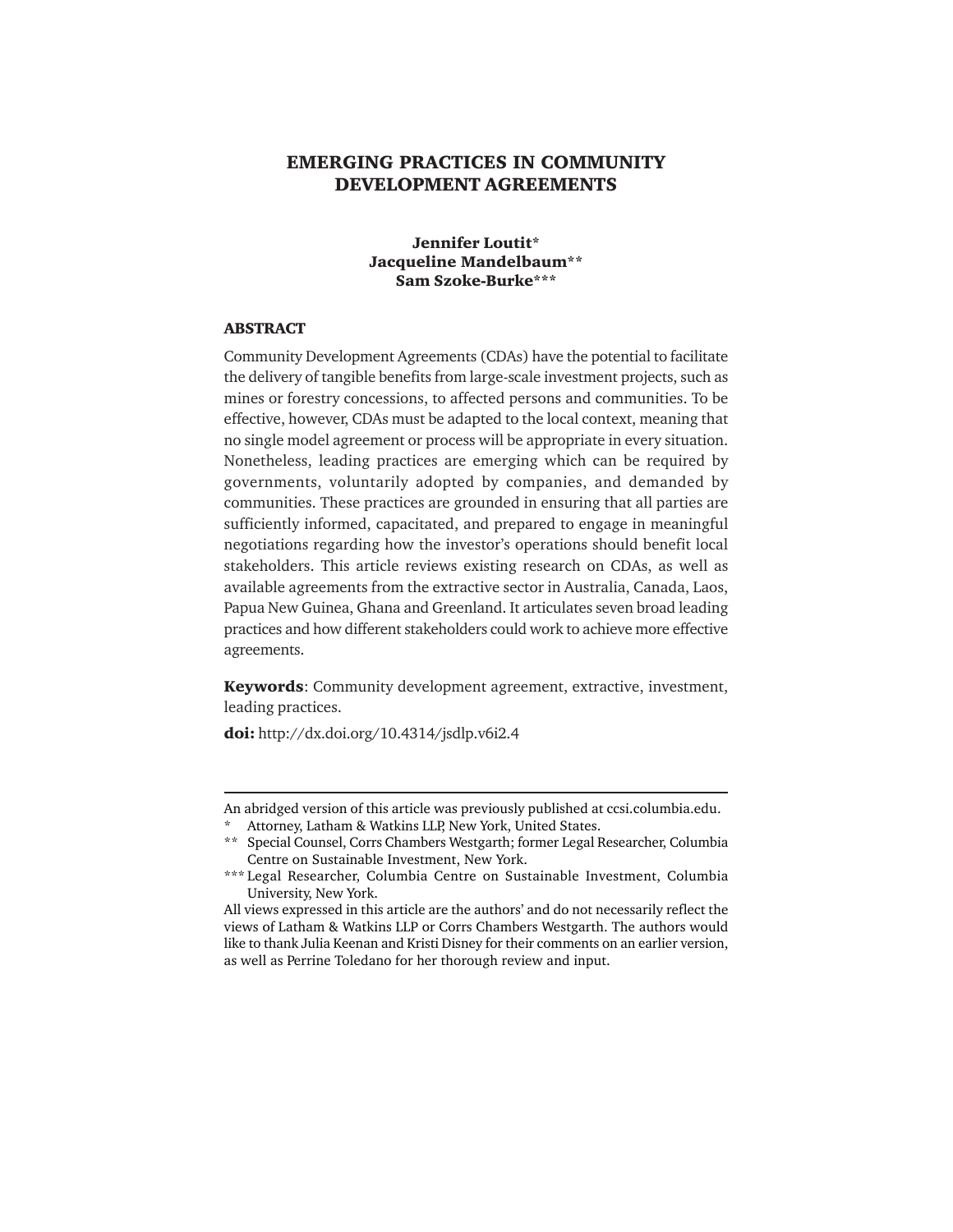### **1. INTRODUCTION**

A Community Development Agreement  $(CDA)^1$  has the potential to facilitate the delivery of tangible benefits from large-scale investment projects, such as mines or forestry concessions, to affected communities and individuals. In formalising agreements between an investor company and one or more communities affected by that company's projects, CDAs set out how the benefits of an investment project are intended to be shared with local communities. CDAs are becoming more and more common, and stand as an important opportunity for ensuring the self-determined development of local communities. This article seeks to identify leading practices from past CDA negotiations that increase the likelihood that a CDA will translate into lasting benefits for those affected.

The article focuses on practices that companies and communities can institute, but may also be of relevance to governments, who can encourage investors to adopt good practices and, in some cases, mandate such practices through legislation or regulation. Indeed, in some instances, governments are also signatories to a CDA, and can thus influence how negotiations proceed. The role of governments is especially important where local communities lack capacity or sufficient resources to represent their position effectively. Governments can exert considerable influence over how companies engage with communities through stipulations in applicable legislation or investorstate agreements establishing investment projects.

Part 2 of this article contextualises CDAs and explains what is meant by "leading practices." The article then roughly maps out the agreement-making process in Part 3, before identifying and explaining seven leading practices in Part 4. Part five is the conclusion.

### **2. IDENTIFYING LEADING PRACTICES**

The authors sought to identify practices relating to both the content of CDAs and the processes used to arrive at agreement.<sup>2</sup> Among other factors, the vast

<sup>1</sup> The "term community development agreement" (or CDA) is used in this article to describe all agreements between communities and the extractive industry companies with the similar goals of promoting community development. These are also sometimes referred to as "community benefit agreements", "impact benefit agreements," or "social agreements." For a longer list of terms that are also used to describe such agreements, see Box 2.1 in World Bank, "Mining Community Development Agreements: Source Book," (March, 2012), p. 5.

<sup>2</sup> A summary of key points in the CDAs reviewed is available at the Columbia Centre on Sustainable Investment's Community Development Agreements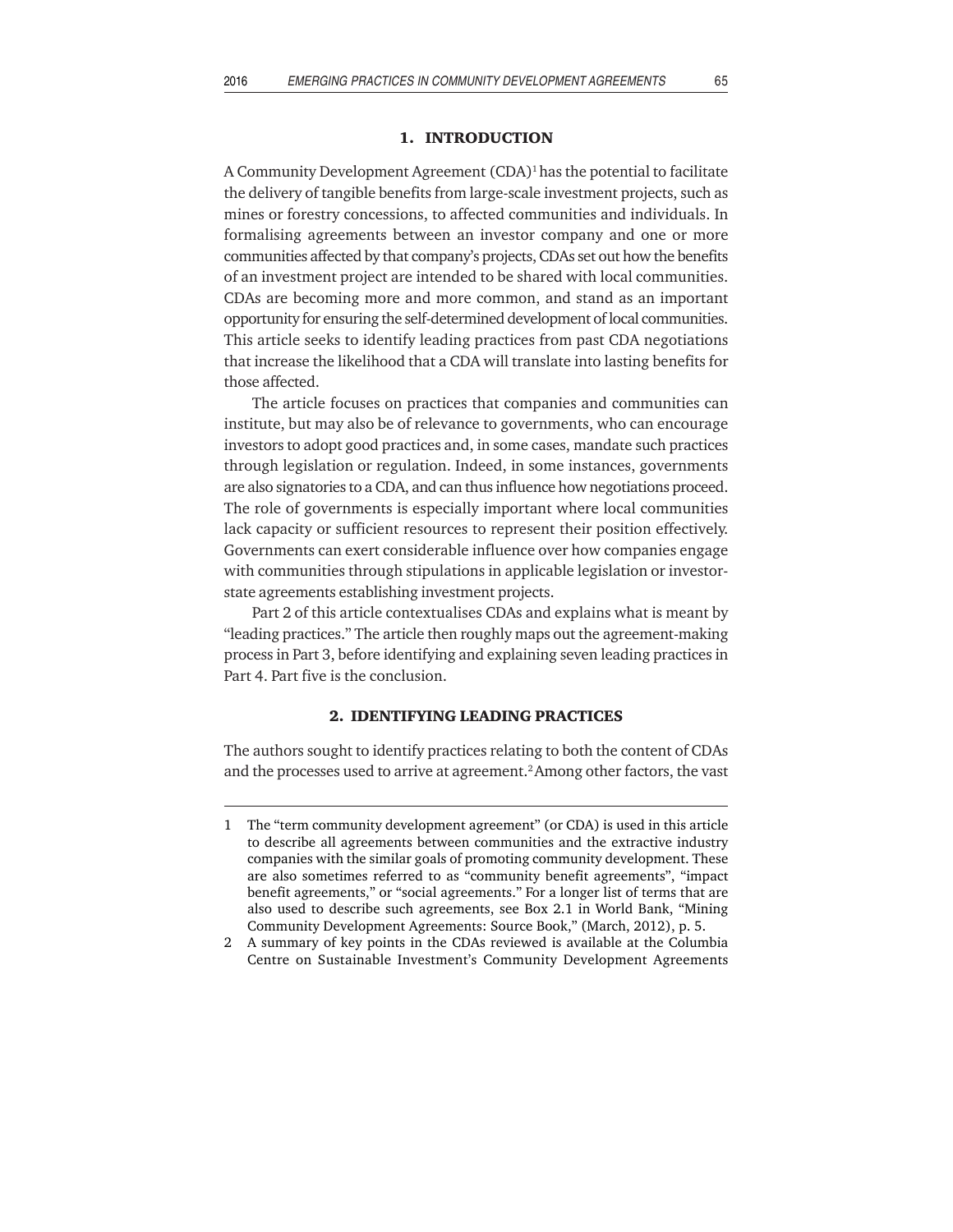differences between communities, companies, geographical locations and regulatory contexts make it difficult to identify "best practice" or model CDAs that will always be appropriate. In addition, many agreements contain provisions that render part or all of the agreement confidential, which limits the ability of researchers to obtain the full text of agreements, and identify other trends of predominant practices. For these reasons, this article focuses on leading practices discoverable from a review of publicly available CDAs.<sup>3</sup> It also examines existing tools, research and analysis regardingcertain agreements and case studies in the extractives sector.<sup>4</sup>

This article also refers to legislative requirements governing the creation of CDAs in particular countries. It focuses on Australia's legislative regime

4 InterGroup Consultants, "Aboriginal Engagement in Resource Development Industry Leading Practices," (October, 2008); Indigenous Support Services, "Agreements between Mining Companies and Indigenous Communities: A Report to the Australian Minerals and Energy Environment Foundation," (December, 2001); Centre for Social Responsibility in Mining, "Agreement-making with Indigenous Groups: Oil & Gas Development, Australia," (2012); Ginger Gibson and Ciaran O'Faircheallaigh, "IBA Community Toolkit: Negotiation and Implementation of Impact and Benefit Agreements," (March, 2010); International Council on Mining & Metals, "Community Development Toolkit," (2012); International Council on Mining & Metals, "Good Practice Guide: Indigenous Peoples and Mining," (2010); International Finance Corporation, "Stakeholder Engagement: A Good Practice Handbook for Companies Doing Business in Emerging Markets," (2007); Centre for Social Responsibility in Mining, "World Bank Extractive Industries Sourcebook: Good Practice Notes," (March, 2012); World Bank, "Mining Community Development Agreements: Source Book," (March, 2012), *Community Development Agreement Model Regulations & Example Guidelines*, (World Bank Group, Final Report, submitted by James M. Otto, 2011).

webpage: http://ccsi.columbia.edu/files/2015/05/Final-Matrix-CDA-April-2015.xls. The review broke down the benefits provided to communities into nine broad categories: financial, infrastructure, employment, training, business development, education, community welfare projects, cultural programmes, and mine closure and rehabilitation plans. These categories are intended to form umbrellas for a wide range of highly specific benefits. They describe the overarching goals of the many different benefits provided in both the CDAs reviewed and those discussed and referred to in toolkits and reports.

<sup>3</sup> Those that were identified in the review for this brief were from Australia, Canada, Papua New Guinea, Ghana, Laos and Greenland. Out of these, Ghana and Laos do not have a legislative or constitutional requirement to negotiate with impacted, local communities. Full text versions of CDAs are available from CCSI's website (http://ccsi.columbia.edu/work/projects/communitydevelopment-agreements-frameworks-and-tools/), from the Agreements, Treaties and Negotiated Settlements website (http://www.atns.net.au/ browse.asp) and the CDA Library maintained by Sustainable Development Strategies Group (SDSG) (http://www.sdsg.org/archives/cda-library/).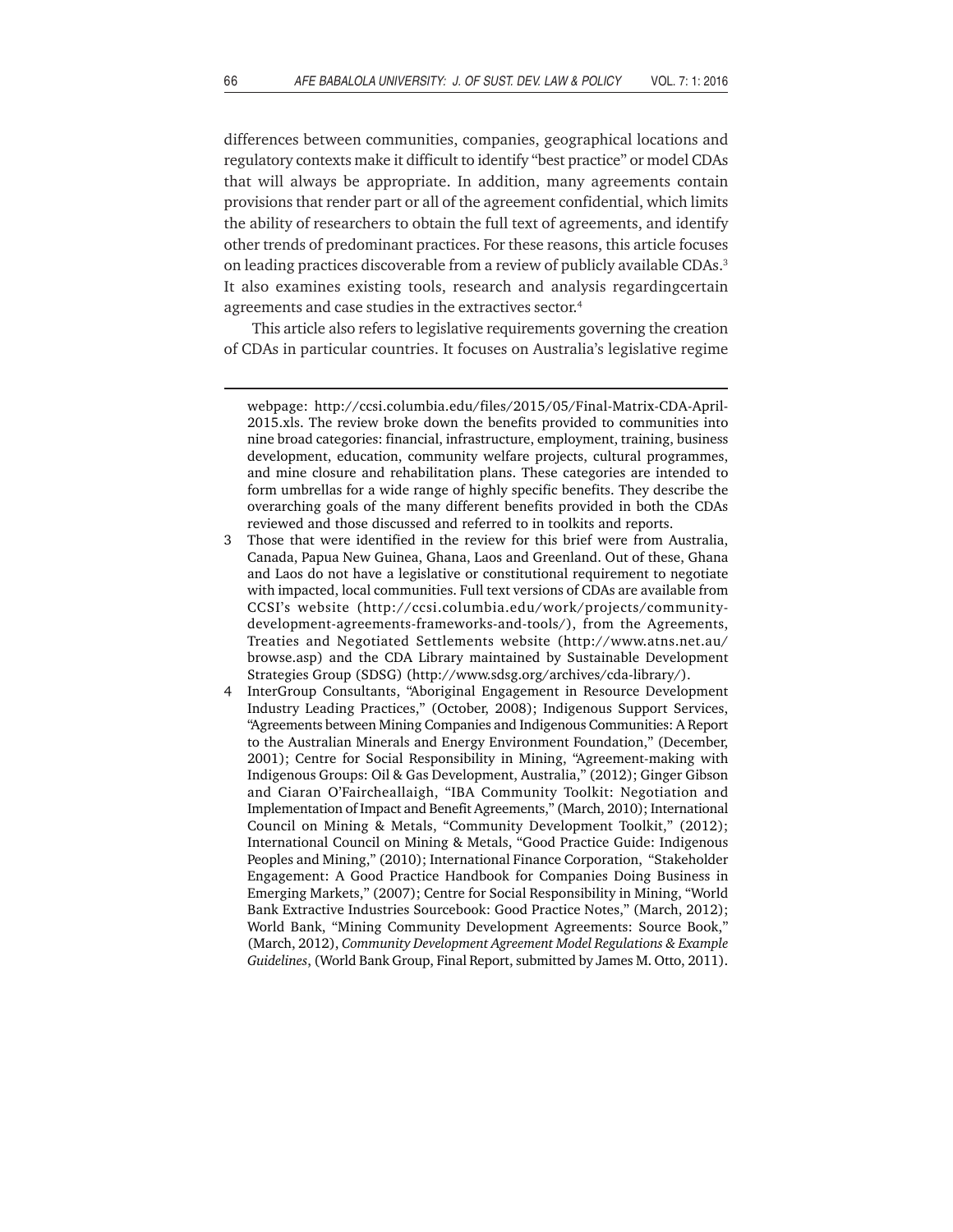for CDAs, as a majority of the agreements reviewed were Australian. The Australian government bears a legal duty to negotiate and/or consult with stakeholders in certain contexts.<sup>5</sup> However, the obligations attached to this governmental duty are broadly framed and generally only apply to land where certain formal tenure rights, specifically, native title rights, are held or claimed by indigenous peoples. This has helped spur on leading practices by companies. Indeed, the CDA practices of some companies operating in countries requiring CDAs – generally companies with considerable size and experience, and who have internal mandates promoting meaningful community engagement – often go beyond such mandatory requirements.6

Before exploring the agreement-making process, it is necessary to consider the rights of indigenous peoples at international law, which inform many leading practices in community engagement and CDAs. Indigenous peoples are often some of the world's most disadvantaged societal groups and have successfully campaigned for an international regime of rights that extends beyond universal human rights protections.7 One of the most significant of these protections is the principle of free, prior, and informed consent (FPIC).<sup>8</sup> The requirement to obtain an indigenous community's FPIC obliges governments and, where relevant, companies to ensure that indigenous communities agreeing to a project are adequately *informed* of the project's likely positive and negative impacts, and are providing their consent *free* from any pressure or interference and *prior* to the commencement of the

<sup>5</sup> See, e.g., Australia's *Native Title Act 1993* (Cth), s 25; Gibson and O'Faircheallaigh, 2010, *op. cit.*, p. 30. Canada's laws contain a similar requirement, which may be satisfied by an agreement between company and community.

<sup>6</sup> For example, the Argyle Diamond Mines Agreement in Australia (2004-2005) and the Raglan Agreement in Northern Quebec, Canada (1995) are widely considered to be some of the most innovative CDA examples more than 10 years on: Centre for Social Responsibility in Mining, "Agreement-making with Indigenous Groups: Oil & Gas Development, Australia," 2012, *op. cit.*, p. 21; International Council on Mining & Metals, 2010, *op. cit.*, p. 65.

<sup>7</sup> United Nations Declaration on the Rights of Indigenous Peoples (UNDRIP); International Labour Organisation, Indigenous and Tribal Peoples Convention, 1989 (No. 169). See also International Finance Corporation, "Performance Standards on Environmental and Social Sustainability" (January, 2012).

<sup>8</sup> UNDRIP Article 32(2) provides that "States shall consult and cooperate in good faith with the indigenous peoples concerned through their own representative institutions in order to obtain their free and informed consent prior to the approval of any project affecting their lands or territories and other resources, particularly in connection with the development, utilisation or exploitation of mineral, water or other resources".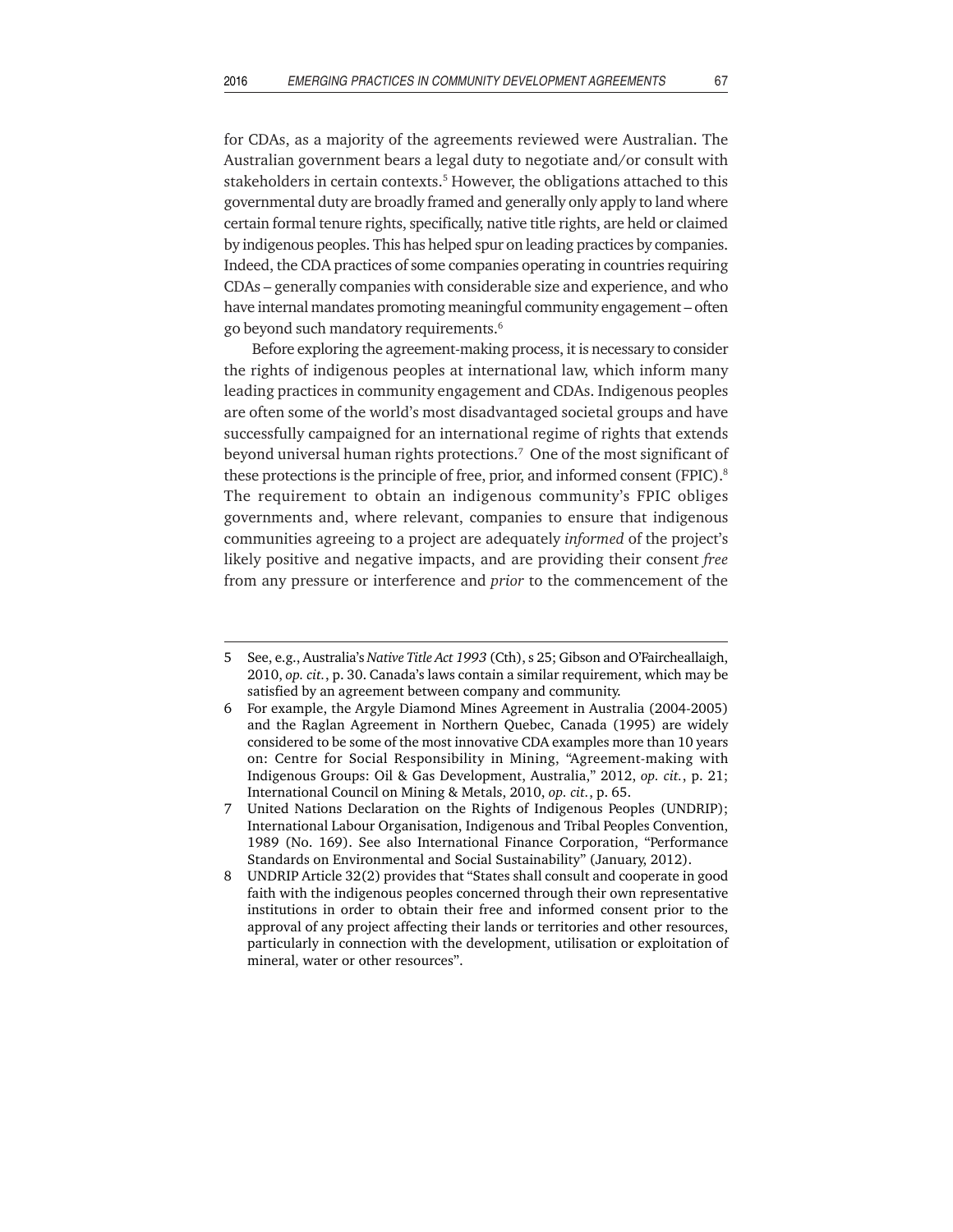project. Consultations with indigenous peoples should, therefore, be carried out with the object of obtaining the community's consent.<sup>9</sup> Communities should also be able to effectively participate in the project approval process, which may include negotiating a CDA.

International best practices dictate that consultations and negotiations with non-indigenous communities should also be guided by the principles of FPIC,<sup>10</sup> even where the government or the company may not be required to do so under domestic or international law. The United Nations Committee on Economic, Social and Cultural Rights has also urged various states to accord rights to informed consent to non-indigenous communities affected by extractives projects<sup>11</sup> and other projects requiring their relocation.<sup>12</sup> Companies

<sup>9</sup> International Labour Organisation, Indigenous and Tribal Peoples Convention, 1989 (No. 169), Art. 6(2).

<sup>10</sup> See, e.g., China Chamber of Commerce and Metals Minerals and Chemicals Importers and Exporters, *Guidelines for Social Responsibility in Outbound Mining Investments*, http://www.srz.com/files/upload/Conflict\_Minerals\_Resource\_ Center/CCCMC Guidelines for Social Responsibility in Outbound Mining Operations\_English\_Version.pdf, Art. 2.4.5 (calling on companies to "[p]rotect the rights for free, prior and informed consent of local communities including indigenous peoples"). In other sectors, see, e.g., Roundtable on Sustainable Palm Oil, *Principles and Criteria for the Production of Sustainable Palm Oil* (2013), Principle 2.3 ("Use of the land for oil palm does not diminish the legal, customary or user rights of other users without their free, prior and informed consent"); Forestry Stewardship Council, *FSC Principles and Criteria for Forest Stewardship*, para. 2.2. (Local communities with legal or customary tenure or use rights shall maintain control, to the extent necessary to protect their rights or resources, over forest operations unless they delegate control with free and informed consent to other agencies.)

<sup>11</sup> Committee on Economic, Social and Cultural Rights, *Concluding observations on the initial report of Mauritania, adopted by the Committee at its forty-ninth session* (12-30 November 2012) (December 10, 2012), UN Doc. E/C.12/MRT/CO/1, para. 8 ("The Committee calls on the State party to … ensure that the free, prior and informed consent of thepopulation is obtained in decision-making processes on extractive and mining projectsaffecting them").

<sup>12</sup> Committee on Economic, Social and Cultural Rights, *Consideration of reports submitted by States parties under articles 16 and 17 of the Covenant: Concluding Observations of the Committee on Economic, Social and Cultural Rights - Mexico*, UN Doc. E/C.12/MEX/CO/4, June 9, 2006 para. 28 ("The Committee urges the State party to ensure that the indigenous and local communities affected by the La Parota Hydroelectric Dam Project or other large-scale projects on the lands and territories which they own or traditionally occupy or use are duly consulted, and that their prior informed consent is sought, in any decision-making processes related to these projects affecting their rights and interests under the Covenant"); Committee on Economic, Social and Cultural Rights, *Concluding observations on the third periodic report of Azerbaijan, adopted by the Committee at its fiftieth*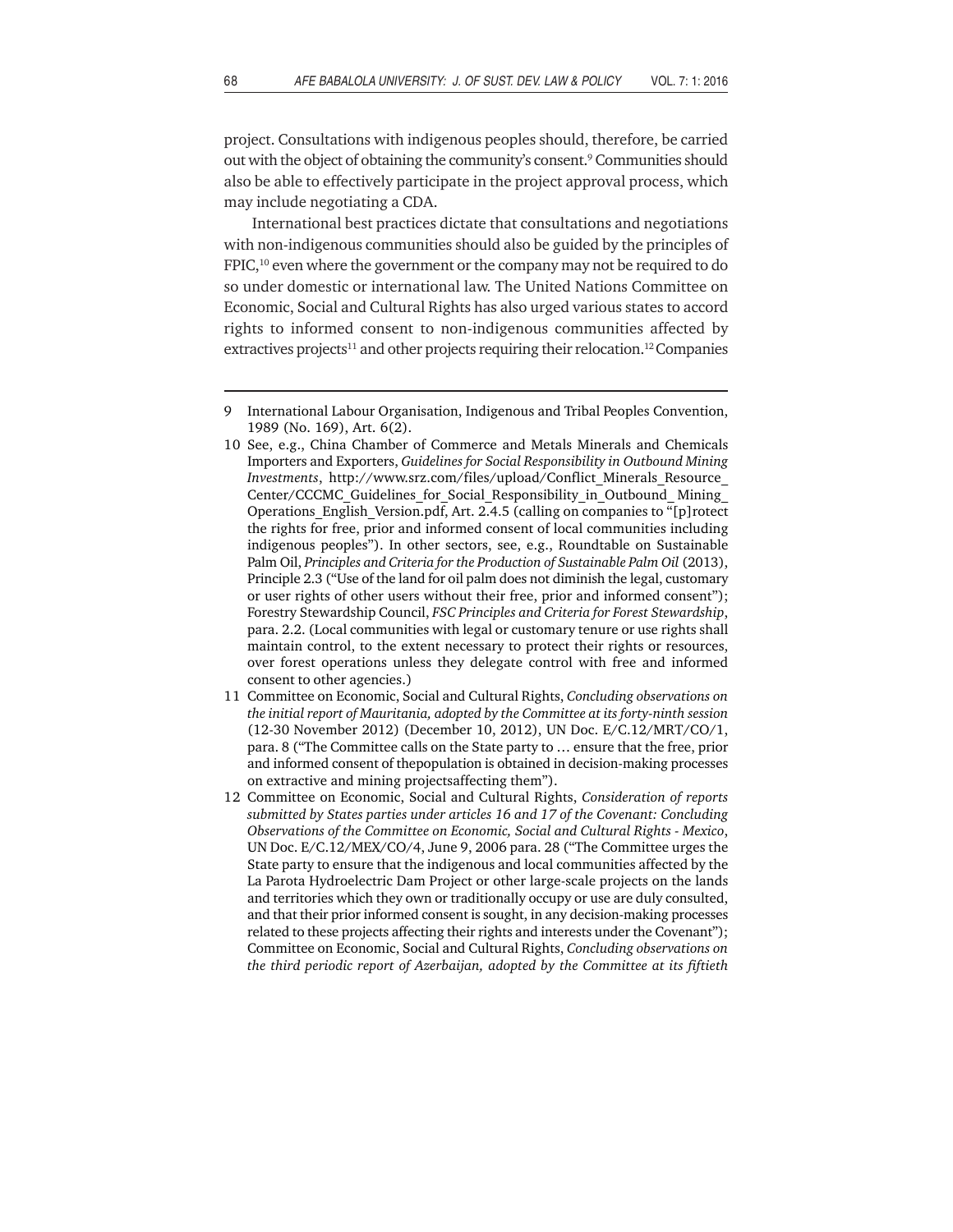should, therefore, ensure that they engage in meaningful consultation with communities by affording them the information and resources necessary to effectively negotiate an agreement that meets their needs and priorities.

#### **3. THE AGREEMENT-MAKING PROCESS**

The agreement-making process for CDAs varies with each agreement but can be broken down roughly into three stages. In practice, these stages may be conflated or overlap, or occur in a slightly different order. First, the *prenegotiation stage* involves the company and the community or communities laying the groundwork for negotiations. This may include precursor agreements such as a memorandum of understanding (MOU) or a negotiating framework, each of which set out rules to govern the process for negotiating the CDA.

Second, the *research and consultation stage* incorporates stakeholder mapping to determine who stands to be affected by the project, as well as impact assessments, such as Environmental and Social Impact Assessments (ESIAs), which are often legally mandated, and Human Rights Impact Assessments (HRIAs). During this stage the company or government should provide capacity building, to ensure community agency and ownership of the process, and education about the proposed project to communities that stand to be affected. Third, no agreement can be concluded without the actual *negotiation process and endorsement of the final agreement*. Once the agreement-making process has been concluded, monitoring and implementing the agreement then becomes a key focus to ensure that parties comply with obligations, and that the promised benefits are transferred to community parties.

Many of the agreements reviewed do not provide details regarding the first and second stages of the agreement-making process. The leading practices discussed below relating to these stages, therefore, rely largely on secondary literature and analysis. In addition, the review did not include an examination of how the CDAs operate in practice. Further research is needed to understand the impact that terms of the agreements can have in practice, and to identify additional leading practices that can be effectively included in future CDAs.

*session (29 April-17 May 2013)* (June 5, 2013), UN Doc. E/C.12/AZE/CO/3, para. 22 ("The Committee also urges the State party to ensure that any relocation of homes necessary for city renewal is carried out with prior consultations among affected households, with their informed consent and with full respect to the safety and dignity of people following an adequate and transparent procedure.").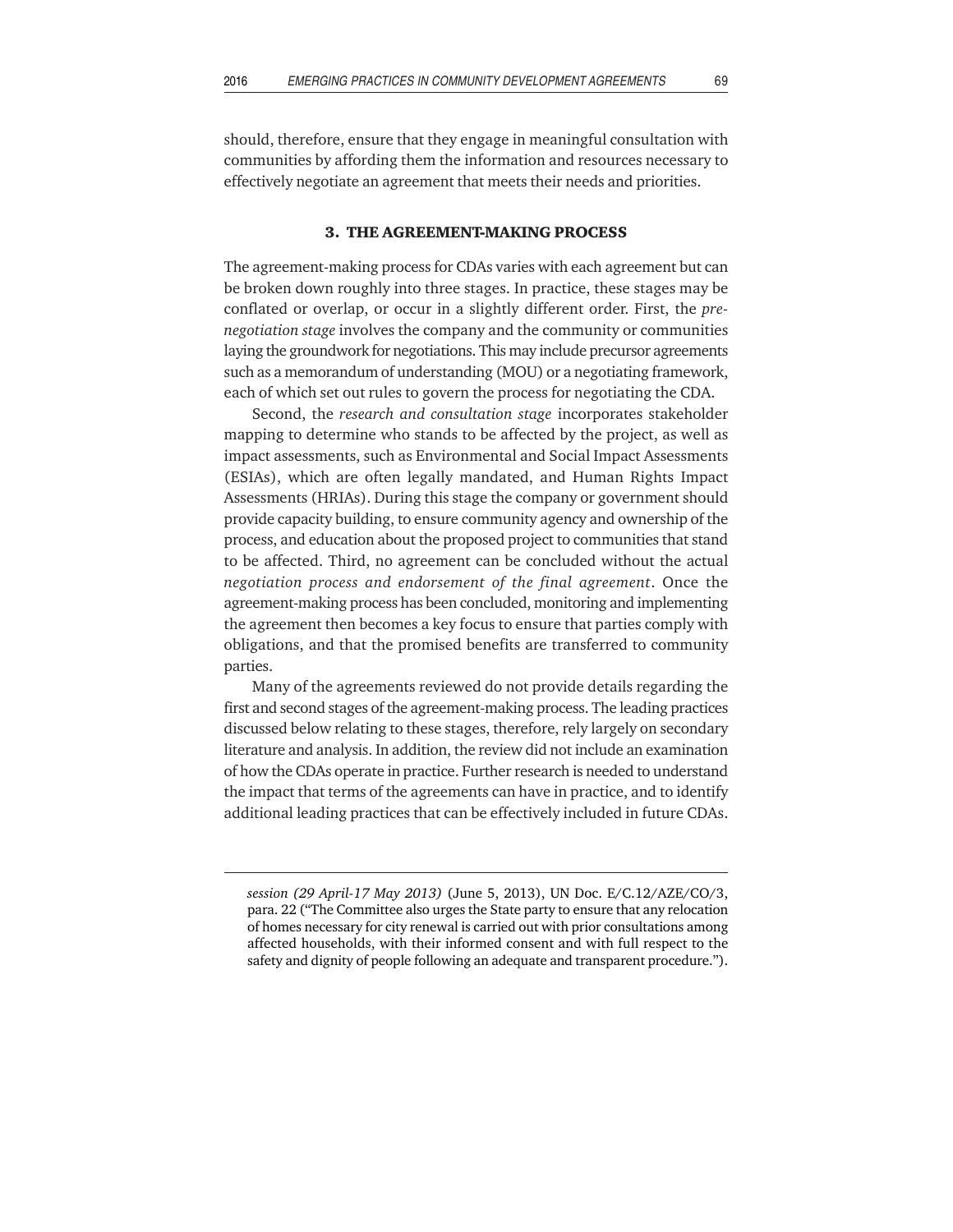### **4. LEADING PRACTICES**

It should be noted that the concept of a leading practice is relative; the practices of a leading company may be better than other companies, but this does not necessarily mean that they are always rights-compliant or constitute a "gold standard" of practice. More may be required at each stage, depending on the laws in force and the likely extent of impacts on the rights of community members and other individuals. The analysis was also conducted on the basis that the prevalence of a particular practice or clause does not necessarily denote that such a practice or clause is desirable or recommended.

The leading practices are as follows:

# **4.1 Conduct Extensive Research and Consult Widely to Identify all Communities, and the Individuals who Will Represent Them, in the CDA Negotiation Process**

Determining which communities to engage with is a complex but crucial aspect of the CDA negotiating process. Various types of groups may need to be considered. Communities that have a recognised legal right to land within or near the proposed project area may be able to enforce a right to consultation or consent, or to benefit sharing, based on the country's laws. Another category of potential parties to the CDA is any other proximate communities and individuals that, while not formally recognised as having legal title over the land, may also stand to be adversely affected by the project. A third category concerns communities that are not located on or near the project but which may be affected by the project's "downstream" impacts.

Some countries' laws require that companies engage with particular communities. For example, Australia's *Native Title Act 1933* requires companies that have been granted a mining licence to negotiate with aboriginal families and communities that have a legally recognised interest in the land as native title holders or registered native title claimants.13 This law does not require the company to consult and negotiate with the second and third categories of community members described above. The law does, however, provide for a more inclusive alternative;<sup>14</sup> companies establishing

<sup>13</sup> *Native Title Act 1993* (Cth), s 25.

<sup>14</sup> The *Native Title Act 1993* (Cth) provides protection for native title holders (including persons who have asserted native title rights and are awaiting determination) rights as against all "future acts". Future acts are defined as acts that affect native title (i.e., government granted leases or licences to mine). A future act is invalid if it is not first subject to negotiation with the native title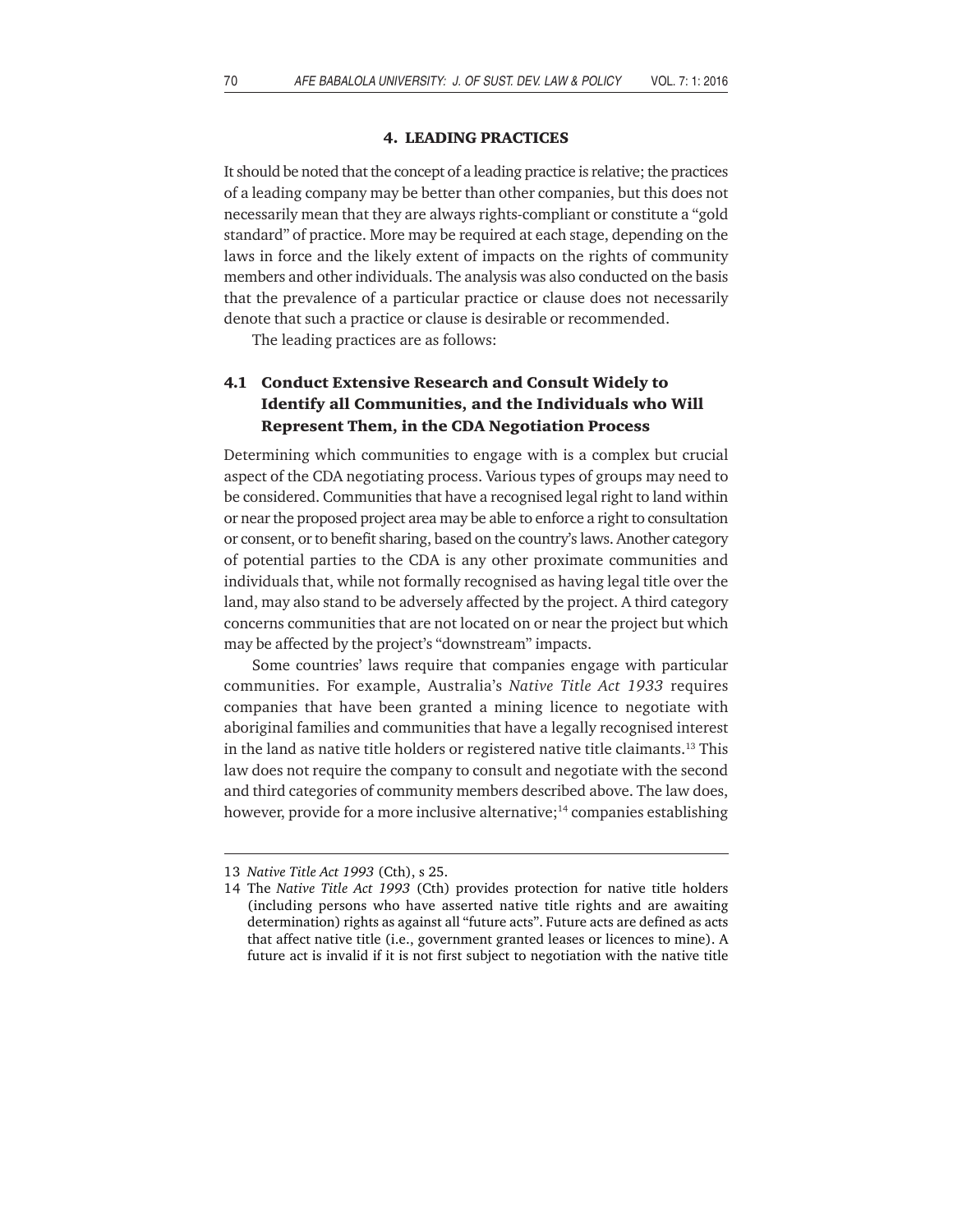extractive projects in Australia can opt to pursue an Indigenous Land Use Agreement (ILUA), which expands the groups to be included in the agreementmaking process beyond those who have a legal right to be consulted.<sup>15</sup>

Leading companies often go beyond what is legally required, to include the second and third categories of community members when determining who will be party to a CDA. Companies can identify relevant community groups and stakeholders by undertaking impact studies, typically with respect to environmental, social, health, cultural and/or human rights impacts. These assessments often begin by identifying any legal requirements to consult or negotiate with communities, before then identifying the (often broader) group of stakeholders that may be impacted by the project. For instance, an agreement between Argyle Diamond Mines Pty Ltd (Argyle), the Kimberly Land Council, and the traditional owners of the land, extended beyond the parties with whom Argyle was legally required to enter into an agreement. Argyle sought to include not only those traditional owners that had or sought legal recognition of their native title rights under Australia's Native Title Act but all community members with "rights and interests … held by the [traditional owners] under Aboriginal laws and customs in relation to the Agreement Area".<sup>16</sup>

Other agreements exclusively define the affected communities geographically according to whether they are within the project area or an area affected by the project. For example, the Memorandum of Agreement Relating to the Hidden Valley Gold Project, in Papua New Guinea, separately defines the communities within the project area from other "Affected Communities" who do not fall within the project area but are affected by the

holders. At a minimum, the Act protects native title holders' right to negotiate. The right to negotiate framework is more rigid and if no agreement is reached within a specified timeframe, the parties must refer the issue to the arbitral body (which may be a state body if the relevant state has so specified or the National Native Title Tribunal (NNTT)). The Act also sets out an alternative pathway that satisfies the right to negotiate requirements but is more flexible and does not have time restrictions. This procedure is called an Indigenous Land Use Agreement and becomes effective once it is registered with the NNTT: *Native Title Act 1993* (Cth), Part 2, Div 3, subdiv P (right to negotiate) and subdiv B-E (ILUAs).

<sup>15</sup> See, e.g., Argyle Diamond Mine Participation Agreement, Indigenous Land Use Agreement, 2005, Schedule 1, ILUA, http://ccsi.columbia.edu/files/2015/01/ Australia-Native-Title-Holders-Argyle-2005-Agreement.pdf

<sup>16</sup> International Council on Mining & Metals, 2010, *op. cit.*, p. 42.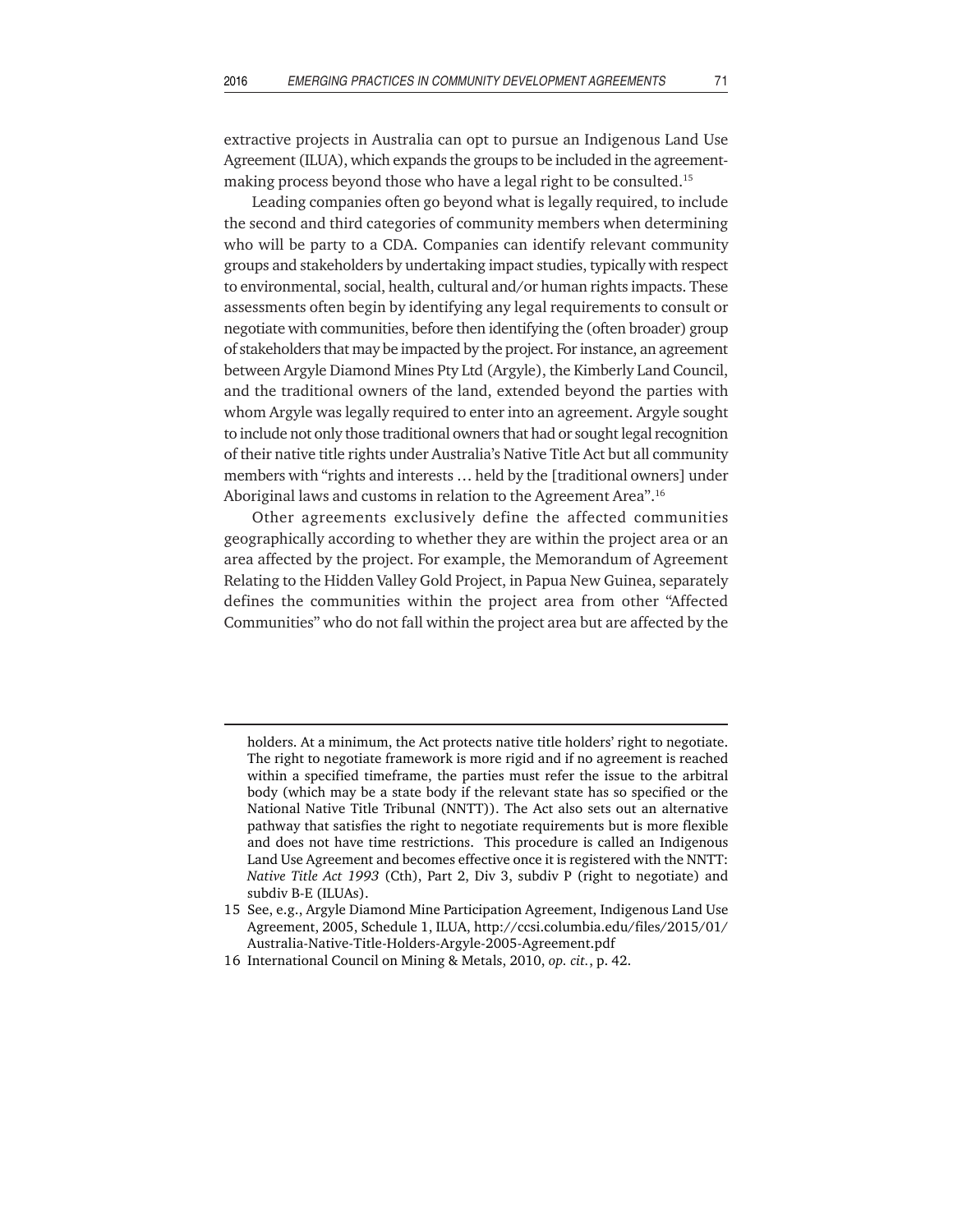increased traffic on the highway, use of the river, or are landowners within the mining easement granted to the company.17

For the Ahafo Gold Project in Western Ghana, the beneficiaries of a fund established by the mine are limited to the communities directly affected by the mine and located within the boundaries of the concession. In the project's Social Responsibility Agreement, the local community is defined as "Community towns that are physically located in the Mining Lease of Newmont Ghana Gold Limited within the current operational area of the Ahafo Mine Project or within the Mining Lease area under active exploration and community/traditional areas that have a significant amount of its traditional land covered by the Mining Lease of Newmont Ghana Gold Limited within the current operational area of the Ahafo Mine Project or within the area of the Mining Lease under active exploration."18 The agreement lists the towns considered to be part of the local community at the time the agreement was entered into, and also provides for annual review of the composition of the local community.<sup>19</sup>

Other agreements take a broader approach to defining the communities who participate in the negotiation process. The Diavik Diamonds Project's Socio-Economic Monitoring Agreement broadly defines the relevant communities as including Canada's Aboriginal communities in specific regions proximate to the project. In this agreement, Aboriginal authorities for these regions may exercise an option to become signatories to the agreement, and once signatories, may also exercise an option to become parties to the agreement.<sup>20</sup>

<sup>17</sup> Memorandum of Agreement Relating to the Hidden Valley Gold Project between the Independent State of Papua New Guinea and The Morobe Provincial Government; Morobe Consolidated Goldfields Limited; Nakuwi Association Inc.; the Wau Rural Local Level Government; The Watut Rural Local Level Government; and Wau Bulolo Urban Local Level Government, Part. A (May 5, 2005) http:// ccsi.columbia.edu/files/2015/01/PNG-Local-Governments-Hidden-Valley-Gold-Project-2005-Agreement.pdf

<sup>18</sup> Ahafo Social Responsibility Agreement between the Ahafo Mine Local Community and Newmont Ghana Gold Limited (2008), Schedule 1, Clause 1, http:// ccsi.columbia.edu/files/2015/01/Ghana-Ahafo-Mine-Local-Community-Newmont-Ghana-Gold-Ltd-2008-Social-Responsibility-Agreement.pdf

<sup>19</sup> *Ibid.*, Schedule 1, Clause 2.

<sup>20</sup> Diavik Diamonds Project, Socio-Economic Monitoring Agreement between Diavik Diamond Mines Inc., the Government of the Northwest Territories, and Aboriginal signatories and parties (October 2, 1999), Art. 1.3.1, http://ccsi.columbia.edu/ files/2015/01/Canada-Northwest-Territories-and-Aboriginal-Peoples-Diavik-Diamond-Mines-1999-Agreement.pdf.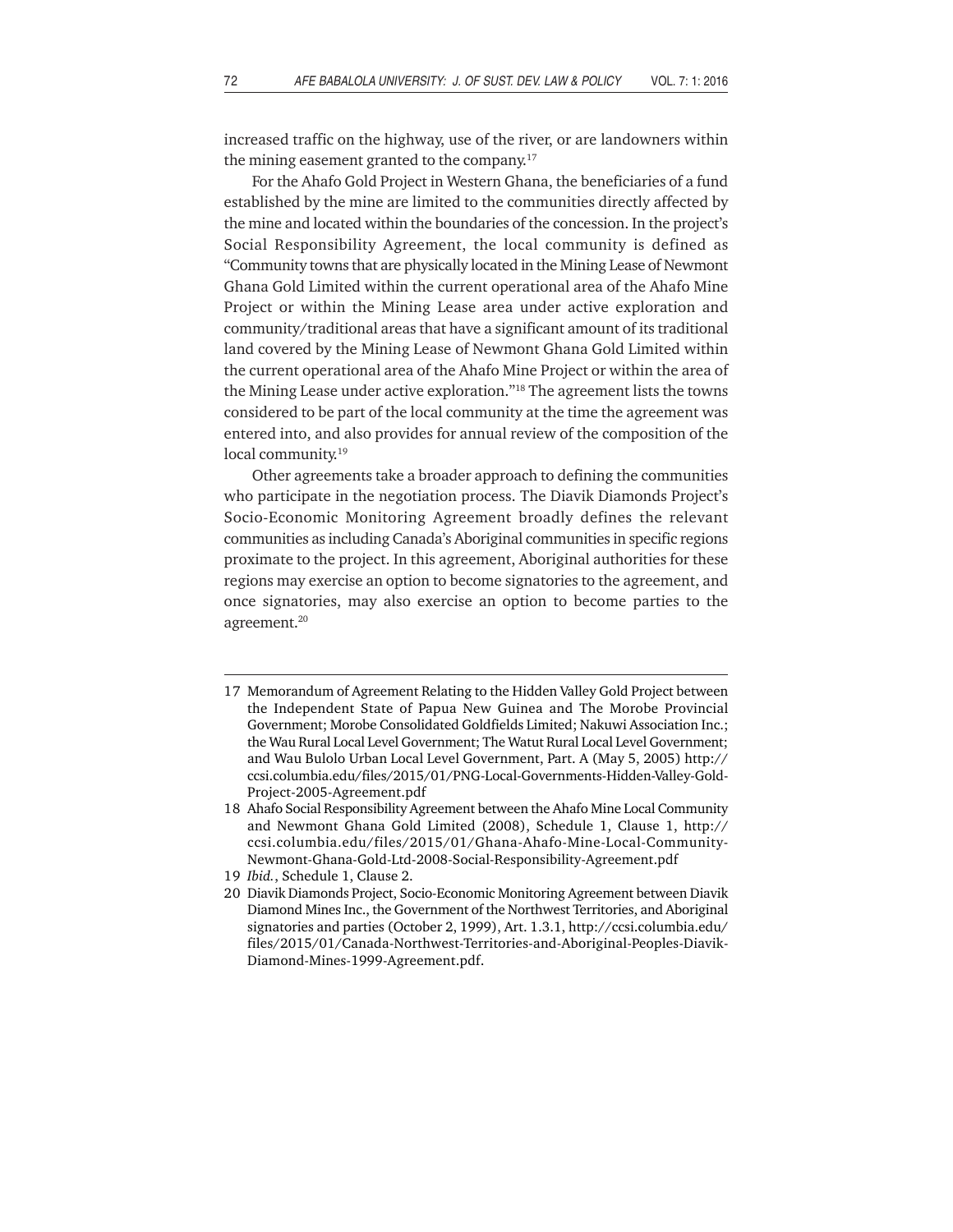Companies can also conduct anthropological and demographic research, such as ethnographies and social mapping, to better understand local groups and cultures as part of determining who should be a party to a community development agreement. Such research can help ensure the inclusion of groups or individuals who may not be evident through ordinary community consultation processes.21 This can be especially important when dealing with land traditionally occupied by indigenous peoples or other customary communities, who may conceive of their community based on broad family relationships and shared culture and history, rather than geographical location or legal rights to the land. Some community members may not be located on or near the land in question at the time a company arrives, but may still have strong cultural ties and legal entitlements to the land, and may thus stand to be adversely impacted by the project activities.

The Argyle Diamond Mine Agreement describes its extensive pre-agreement consultation and research efforts, including an ethnography to identify the traditional owners of the lease area. The terms of the ethnography were set out in a memorandum of understanding (a precursor agreement) between the company and the Kimberly Land Council (the region's peak indigenous body, and the only recognised representative body for the region under federal law) and provided that the ethnography was to be conducted by the Kimberly Land Council and peer-reviewed by a consultant appointed by the company.<sup>22</sup> Despite having a long history of mining operations in the area and having already entered into numerous agreements with different traditional owners and their families, Argyle was focused on ensuring that all traditional owners – not just those Argyle had dealt with previously – be identified and consulted. Research to identify relevant community groups does not need to be completed prior to the initial contact with what is thought to be the community or its representatives. Rather, the goal is for all relevant interests to be represented when the negotiations begin, and for all relevant persons to be consulted prior to the finalisation of the CDA.<sup>23</sup>

<sup>21</sup> Joint Working Group on Indigenous Land Settlements, "Guidelines for best practice, flexible and sustainable agreement making", (August, 2009), p. 8.

<sup>22</sup> Argyle Diamond Mine Participation Agreement, Indigenous Land Use Agreement, 2005, Schedule 1, ILUA, p. 66 http://ccsi.columbia.edu/files/2015/01/ Australia-Native-Title-Holders-Argyle-2005-Agreement.pdf

<sup>23</sup> Ciaran O'Fairchaellaigh, "Negotiating Major Project Agreements: The 'Cape York Model," AIATSIS Research Discussion Paper 11 (2000).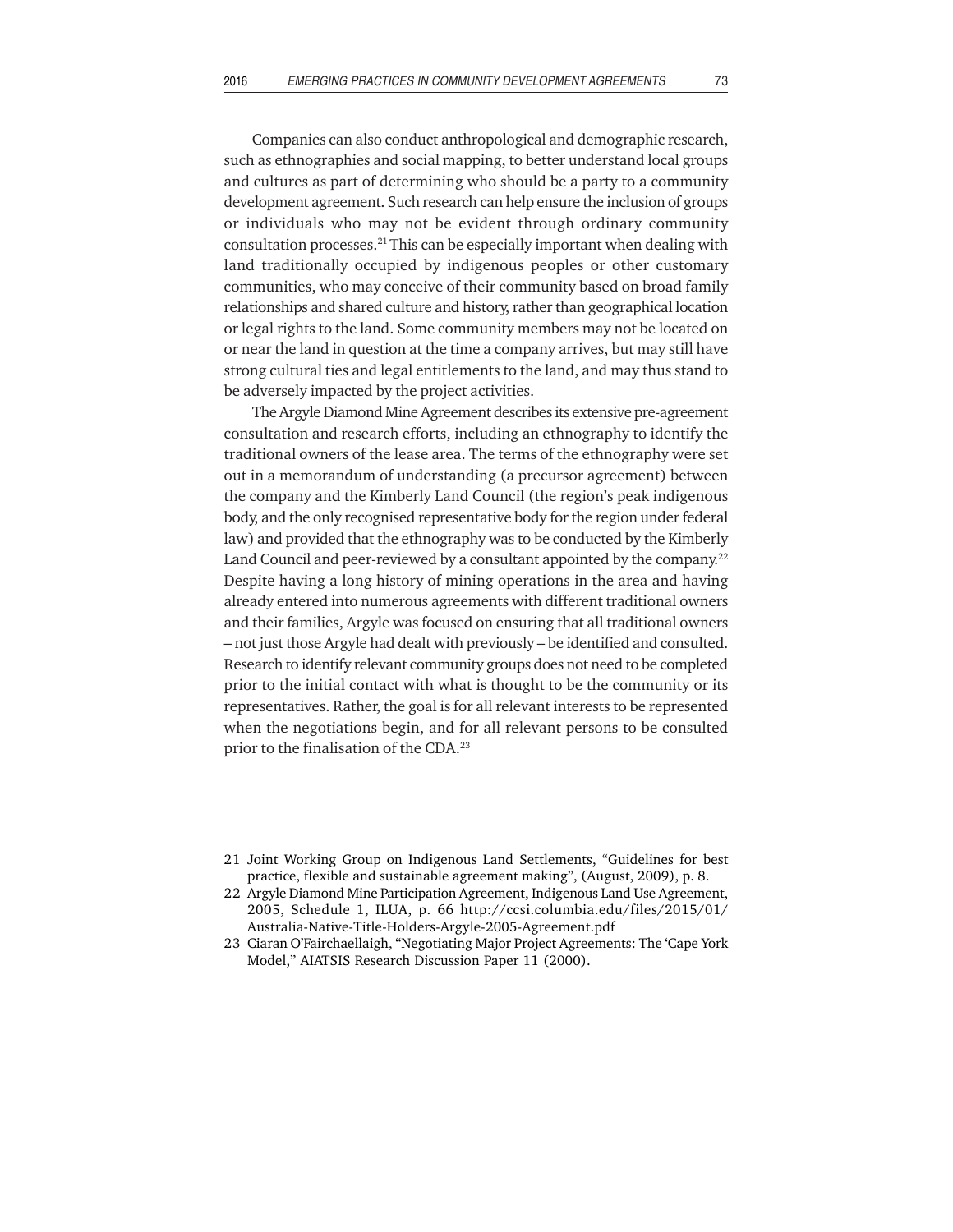Since the organisational structures of communities may not co-relate with who has and who does not have a legal interest in the land, it may be necessary to consult beyond simply those who have a legal interest in the land.<sup>24</sup> Companies who carry out sufficient research on the cultural and structural features of the impacted persons and groups will be best placed to avoid or minimise, where possible, intra-community conflict over the terms and benefits contained in the final agreement.

Finally, as well as determining which communities will be involved, it is essential that extractive companies also carry out sufficient research and consultations to determine who will participate in the negotiation process on behalf of those communities. Companies should aim to facilitate an inclusive process, through which all relevant interests are represented. The process should also function in a way that demonstrates respect for local culture and decision-making processes.25 Leading companies also seek to ensure that the members of the community participating in negotiations have the backing of the community, and regularly seek input from community members.<sup>26</sup> Potentially marginalised groups, such as women or children should also be adequately represented.<sup>27</sup> This is often a challenging task, but can be assisted by focusing on ensuring that the process has integrity and is based on democratic principles.

The Papua New Guinea LNG Project Umbrella Benefits Sharing Agreement sets out how community representatives were appointed to negotiate with the company and ultimately provide the community's consent. It describes a process whereby representatives of landowners within the mining licence areas attended pre-negotiation meetings, held over a three-to-four-week period, and represented their interests. The representatives were selected by the landowners in separate meetings. Quotas were used to ensure that leaders were selected from all clans identified during the company's social mapping and landowner identification studies, and that there was at least one-woman representative

<sup>24</sup> O'Fairchaellaigh, 2000, *op. cit.*; Kunanayagam and Tomlinson, 2011, *op. cit.*; Centre for Social Responsibility in Mining, "Agreement-making with Indigenous Groups: Oil & Gas Development, Australia," 2012.

<sup>25</sup> International Council on Mining & Metals, 2010, *op. cit.*, pp. 17, 20.

<sup>26</sup> MiningFacts.org, What are Impact and Benefit Agreements? available at http:// www.miningfacts.org/Communities/What-are-Impact-and-Benefit-Agreements- %28IBAs%29/.

<sup>27</sup> See, eg, PNG LNG Project Umbrella Benefits Sharing Agreement, Art. 5.2(a)(iii), http://ccsi.columbia.edu/files/2015/01/PNG-Landowners-LNG-Project-Companies-2008-agreement.pdf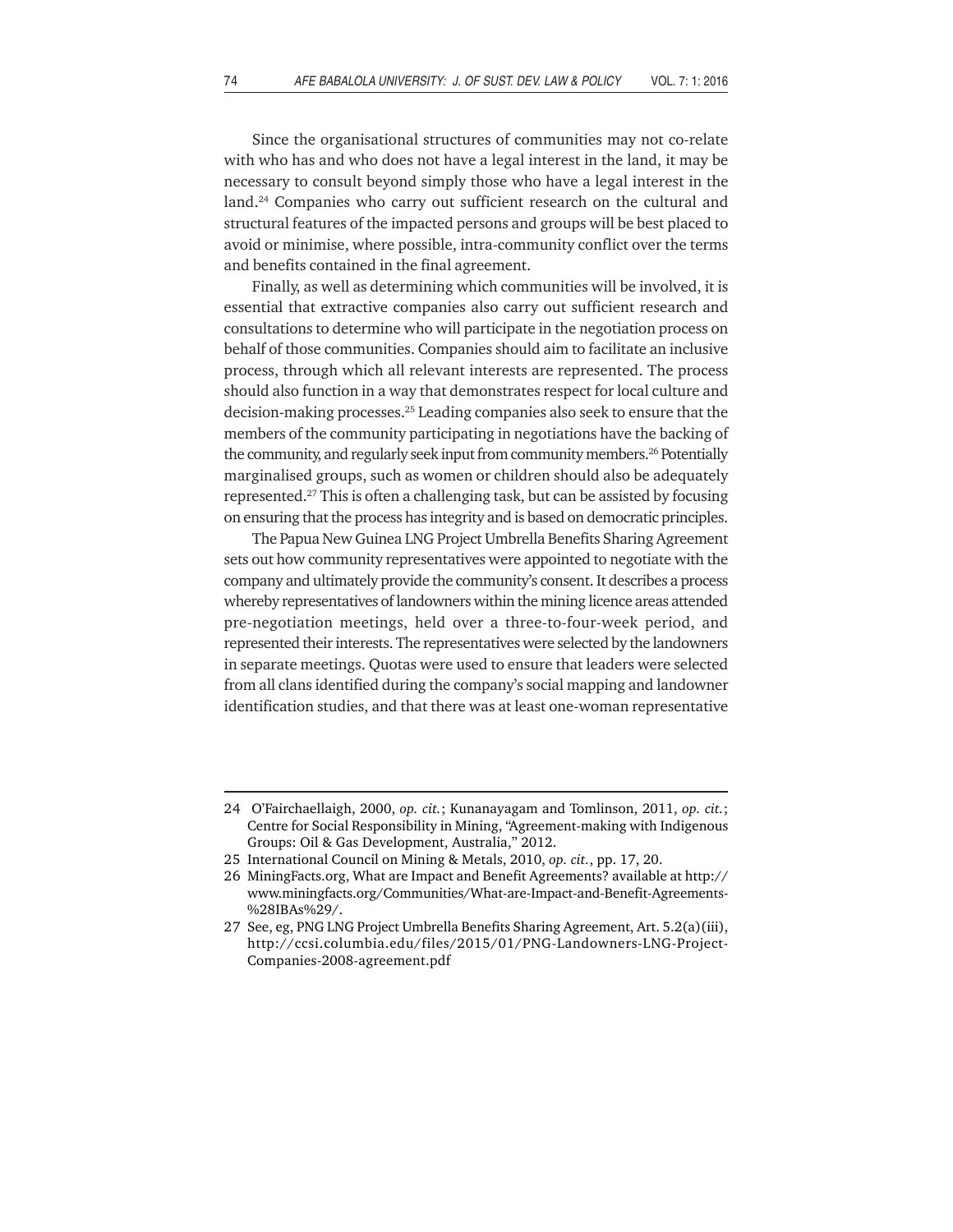from each licence area. It should be noted that informed consent processes often take far longer than the time allowed for in this agreement.<sup>28</sup>

Ensuring appropriate representation of different interests is also important where multiple groups occupy the project area. There may be internal conflicts within the broader community, often as a consequence of previous unequal treatment by government or other entities, which may require a more nuanced consultation process and, potentially, multiple agreements.

# **4.2 Develop a Precursor Agreement and Provide Appropriate Support to Allow the Community to Prepare for Negotiations**

A fundamental principle of negotiation is to ensure a level playing field.29 This principle should underpin the entire agreement-making process.<sup>30</sup> Creating a precursor agreement, such as a memorandum of understanding, is increasingly recognised as an essential starting point for the CDA-making process.31 Its purpose is to establish the "rules of the game" for the subsequent negotiation process that can serve as a reference point for future negotiations. The precursor agreement should:

- 1. Where needed, set out the process for identifying the parties to the future CDA
- 2. Set out the parties' goals for the project and each negotiation stage
- 3. Identify the negotiators for both sides
- 4. Specify protocols and methods of communication between the company and the community
- 5. Establish an agreed-upon time frame for the negotiations
- 6. Outline what will be required prior to, and in addition to,

<sup>28</sup> Papua New Guinea LNG Project Umbrella Benefits Sharing Agreement, Art. 5, http://ccsi.columbia.edu/files/2015/01/PNG-Landowners-LNG-Project-Companies-2008-agreement.pdf

<sup>29</sup> Centre for Social Responsibility in Mining, "Agreement-making with Indigenous Groups: Oil & Gas Development, Australia," 2012, *op. cit.*, p. 58, Centre for Social Responsibility in Mining, "World Bank Extractive Industries Sourcebook: Good Practice Notes," 2012, *op. cit.*, p. 31.

<sup>30</sup> International Council on Mining & Metals, 2010, *op. cit.*, p. 58; Kunanayagam and Tomlinson, 2011, *op. cit.*

<sup>31</sup> O'Fairchaellaigh, 2000, *op. cit.*; Gibson and O'Faircheallaigh, 2010, *op. cit.*, p. 78; Ramanie Kunanayagam & Kathryn Tomlinson, "Indigenous Peoples and Extractive Projects: Success Factors in Compensation and Benefit Sharing Agreements," 9(4) *Oil, Gas & Energy Law Intelligence* (2011).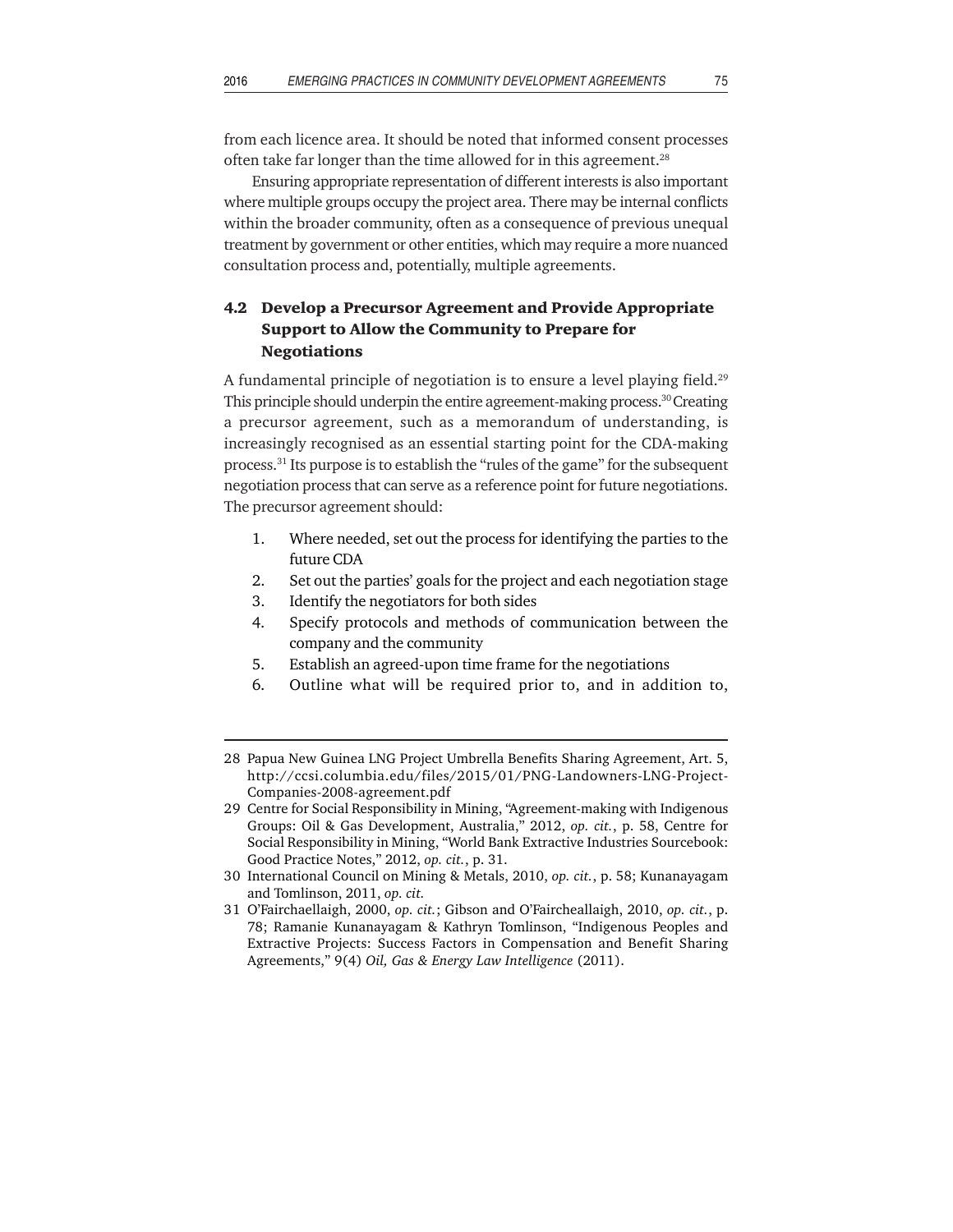negotiations (for example, capacity-building, funding arrangements, impact studies)

- 7. Establish expectations and a shared understanding of the meaning of "consultation".32
- 8. Articulate how the negotiation process itself will be funded.<sup>33</sup>

There will often be several precursor agreements associated with a single project to ensure that the CDA negotiation process is fair and effective. This approach is illustrated by the Argyle Diamond Mine Agreement,<sup>34</sup> whose prenegotiation stage lasted several years. Documents attached to this agreement include numerous precursor agreements and the various consultation and communication tools used during the agreement-making stage. In addition to environmental impact assessments, which were required by law, the company, community and other stakeholders came together in numerous meetings, using a variety of communication tools, including posters, videos and workshops to ensure that all participants understood what was being discussed and decided. The company also consulted with the local community members and representatives regarding specific issues, such as water resources and land rehabilitation.

There are a number of advantages to beginning the process with one or more pre-negotiation agreements. Such agreements allow the parties to address past grievances and enable the company to demonstrate its commitment to engaging with the community. They also constitute a formalisation of the relationship between the parties, to ensure all parties feel that the agreed process is fair and equitable.<sup>35</sup> One of the essential features of a pre-negotiation framework is identifying whether the mining company will contribute "participatory funding."36 Participatory funding is the money and other resources necessary to ensure the community's effective participation in the negotiation process. For example, the community may need to hire advisers and legal representatives, or engage in negotiation training or other capacity-

<sup>32</sup> InterGroup Consultants, 2008, *op. cit.*, pp. 19, 24.

<sup>33</sup> For a more comprehensive list of topics usually included see Gibson and O'Faircheallaigh, 2010, *op. cit.*, p. 79.

<sup>34</sup> Argyle Diamond Mine Participation Agreement, Indigenous Land Use Agreement, 2005, Schedule 1, ILUA, http://ccsi.columbia.edu/files/2015/01/Australia-Native-Title-Holders-Argyle-2005-Agreement.pdf

<sup>35</sup> International Council on Mining & Metals, 2010, *op. cit.*, p. 55; Kunanayagam and Tomlinson, 2011, *op. cit.*

<sup>36</sup> InterGroup Consultants, 2008, *op. cit.*, p. 25.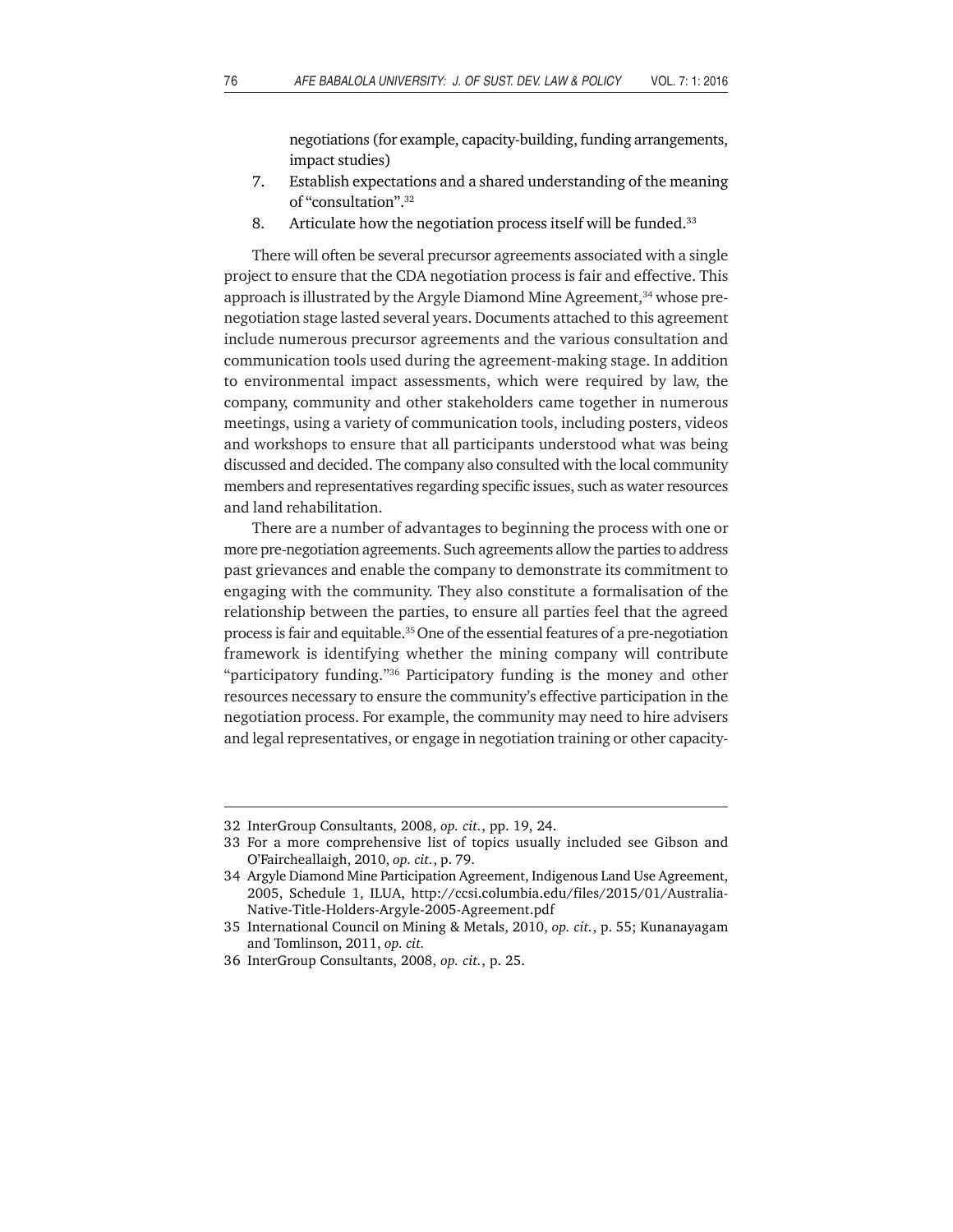and institution-building programmes designed to ensure community agency and ownership of the process.<sup>37</sup> This is particularly important when engaging with indigenous or customary communities, where there may be a higher likelihood of linguistic and cultural barriers between the company and the community.

Leading practices also include determining the scope and extent of participatory funding needed during the course of negotiations. Determining the community participation budget as early as possible will help to avoid any funding-related limitations on what can be accomplished between the parties. There may be a role for government to provide funding, and multilateral institutions and non-governmental organisations may be willing to contribute funds as well. Due to the high cost of capacity building and the negotiation process, companies will often need to provide at least some of the funds.<sup>38</sup>

In addition to capacity-building programmes and external advisers or experts to assist the community in the negotiation process, participatory funding can also contribute to the establishment of decision-making processes or institutions, if none exists, to ensure that every member of the community is or can be involved in the decisions made during negotiations and throughout the life of the project. Of the 22 agreements reviewed, few contain reference to or details of precursor agreements made during negotiations. The Argyle Diamond Mine Agreement details each of the precursor agreements made between the parties and annexes in full the Memorandum of Understanding that sets out negotiating principles and stages, the substantive issues for negotiation and the financial assistance Argyle would provide for the negotiation process.39 According to the MOU, Argyle would give the Kimberley Land Council (KLC) an advance payment which would then be followed by payments to meet KLC's expenses during negotiations.<sup>40</sup>

KLC also agreed to seek government funding, with Argyle making up any difference in funding.<sup>41</sup> The agreement also contained a schedule of the amounts paid to KLC for the benefit of the traditional owners during the negotiation

<sup>37</sup> InterGroup Consultants, 2008, *op. cit.*, pp. 17, 25; Kunanayagam and Tomlinson, 2011, *op. cit.*

<sup>38</sup> O'Fairchaellaigh, 2000, *op. cit.*; Native Title Payments Working Group, "Native Title payments working group report", p. 3.

<sup>39</sup> Argyle Diamond Mine Participation Agreement, Indigenous Land Use Agreement, 2005, Schedule 1, http://ccsi.columbia.edu/files/2015/01/Australia-Native-Title-Holders-Argyle-2005-Agreement.pdf.

<sup>40</sup> *Ibid.*, Memorandum of Understanding, Art. 4.

<sup>41</sup> *Ibid.*, Art. 4.4.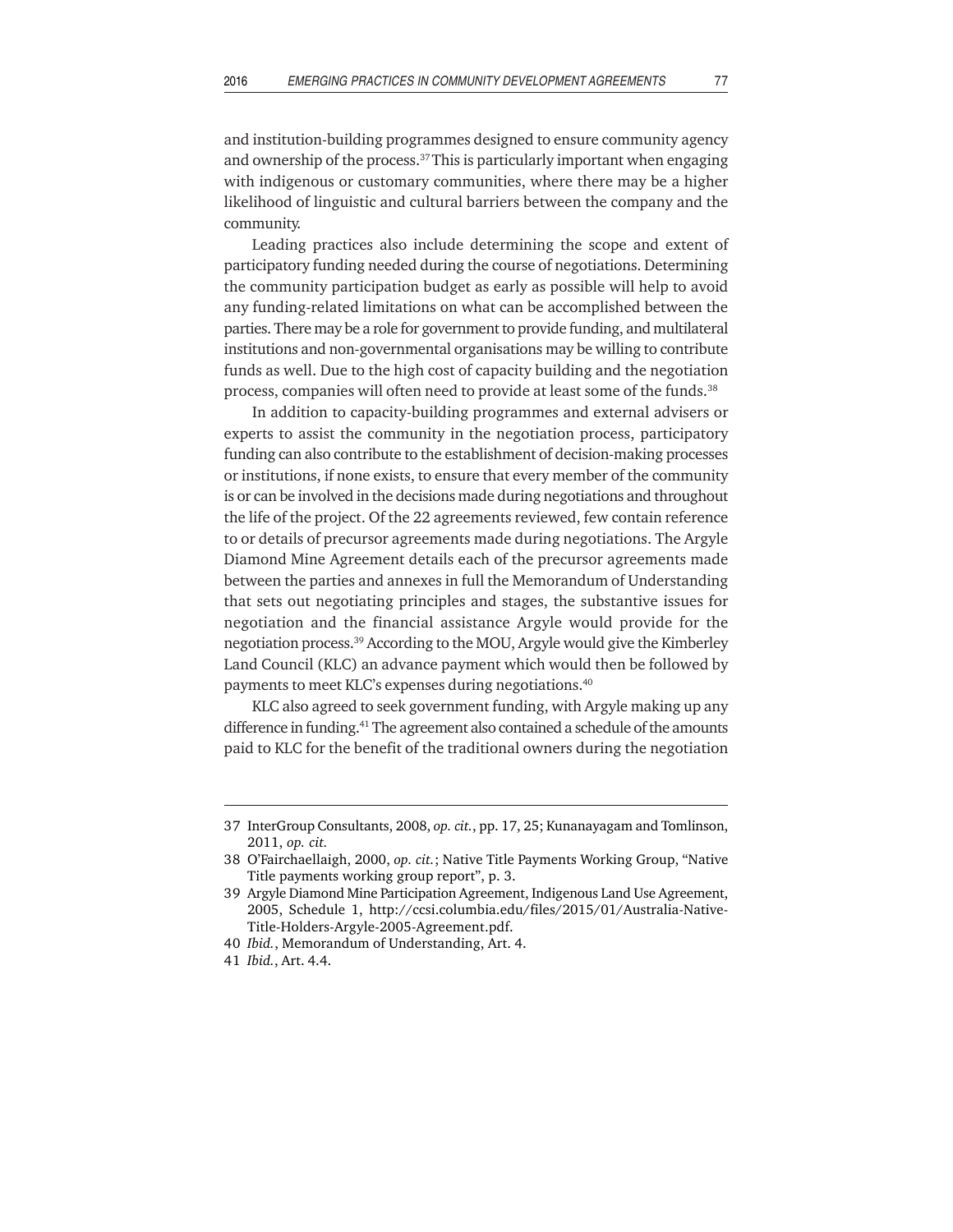process, which totalled AUD\$2million.42 In contrast, the Raglan Agreement, which concerned a project in Quebec, Canada, provided funding for the negotiation process on a reimbursement basis only, rather than an initial grant of money.43

It is also appropriate to determine how representatives from the local and/or national government will be involved. Governments can facilitate negotiations between the company and community, or attend negotiations as an independent third party.<sup>44</sup> In other cases, it may be appropriate to conduct negotiations without government involvement.

Companies demonstrating leading practices also recognise that cultural and linguistic differences can present barriers to the agreement-making process. Companies increasingly provide cultural awareness training to their staff to aid the communication process.<sup>45</sup> Other effective practices for companies include having employees learn the local language, collaboratively developing definitions of technical terms for which local languages may not have equivalents, and developing other approaches to engagement and negotiations that are not overly legal or technical.<sup>46</sup> Encouraging greater understanding of each party's legal and cultural traditions can also be achieved through orientation programmes and meetings.

## **4.3 Facilitate the Community's Articulation of a Negotiating Position**

Through a negotiating position, a community can express how it wishes be involved in and benefit from the project.<sup>47</sup> Negotiating positions can act as a starting point for negotiations, providing the mining company with a clear

<sup>42</sup> Argyle Diamond Mine Participation Agreement, Indigenous Land Use Agreement, 2005, Schedule 1, Art. 7.

<sup>43</sup> ICMM, *op. cit.*, 2010, p. 65.

<sup>44</sup> MiningFacts.org, "Case Study: Diavik Diamond Mine," in What Are Impact and Benefit Agreements? available at http://www.miningfacts.org/Communities/ What-are-Impact-and-Benefit-Agreements-%28IBAs%29/.

<sup>45</sup> International Council on Mining & Metals (2010), *op. cit.*, p. 33 (describing cultural awareness training carried out by Cerrejon Coal in the Guajira region of Colombia, where approximately 40% of the 656,000 inhabitants are Wayuu).

<sup>46</sup> Kunanayagam and Tomlinson, 2011, *op. cit.*; International Council on Mining & Metals, 2010, *op. cit.*, pp. 20, 29, 32; Centre for Social Responsibility in Mining, "Agreement-making with Indigenous Groups: Oil & Gas Development, Australia," 2012, *op. cit.*, p. 54.

<sup>47</sup> O'Fairchaellaigh, 2000, op. cit, p. 14.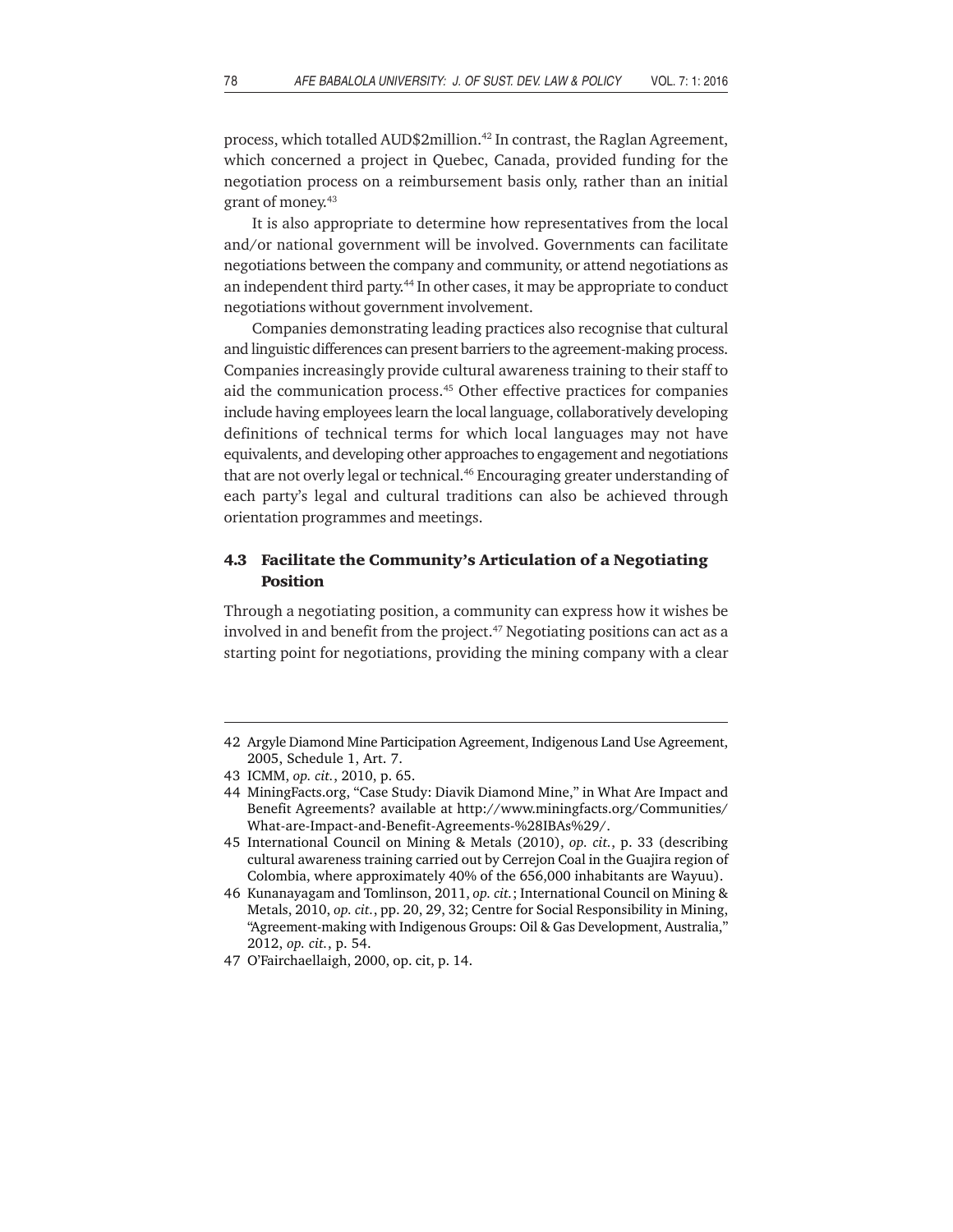articulation of the community's priorities and interests.48 They are generally articulated in non-technical or legal terms and act as a general expression of priorities, rather than a "bottom line" or binding legal offer from the community. They can also act as a vehicle for community members to collectively reflect upon priorities before negotiations begin, and help to draw attention amongst community members to the negotiation process.49 A negotiating position is generally discussed and approved internally by the community before being presented to the company.

A negotiating position can also serve as a point of reference and comparison for the community. The community can assess proposals made by the company or by specific community members against the negotiating position to determine how such proposals do and do not meet their priorities.50 This can also assist the company in obtaining the community's free, prior, and informed consent on decisions that are put to it. The scope and depth of a negotiating position will vary from community to community, depending on the project's likely impacts.

While the negotiating position is developed by the community, companies can assist this process by allowing sufficient time and privacy for the community to internally determine its position. Company contributions for participatory funding can also assist communities to conduct sufficient outreach, research and internal coordination, enabling them to arrive at an agreed upon negotiating position.

Developing a negotiating position is an essential stage in the "Cape York Model" for negotiating major project agreements with indigenous peoples in Cape York, Australia. Under this model, the negotiating position is drafted by a land council representing the indigenous people of a specific region, and is based on the priorities and issues identified in impact assessments and any other available preliminary research.<sup>51</sup> Those representing the community are chosen around the time that the negotiating position is developed. The representatives are then tasked with pursuing the negotiating position, and any changes to the position or final decisions regarding the agreement must be referred back to community members to decide.<sup>52</sup> While the Cape York Model articulates the development of a negotiating position as a distinct

<sup>48</sup> Indigenous Support Services, op. cit, p. 46.

<sup>49</sup> O'Fairchaellaigh, 2000, op. cit, p. 14.

<sup>50</sup> O'Fairchaellaigh, 2000, op. cit, p. 14.

<sup>51</sup> O'Fairchaellaigh, 2000, op. cit, p. 14.

<sup>52</sup> O'Fairchaellaigh, 2000, op. cit, p. 14.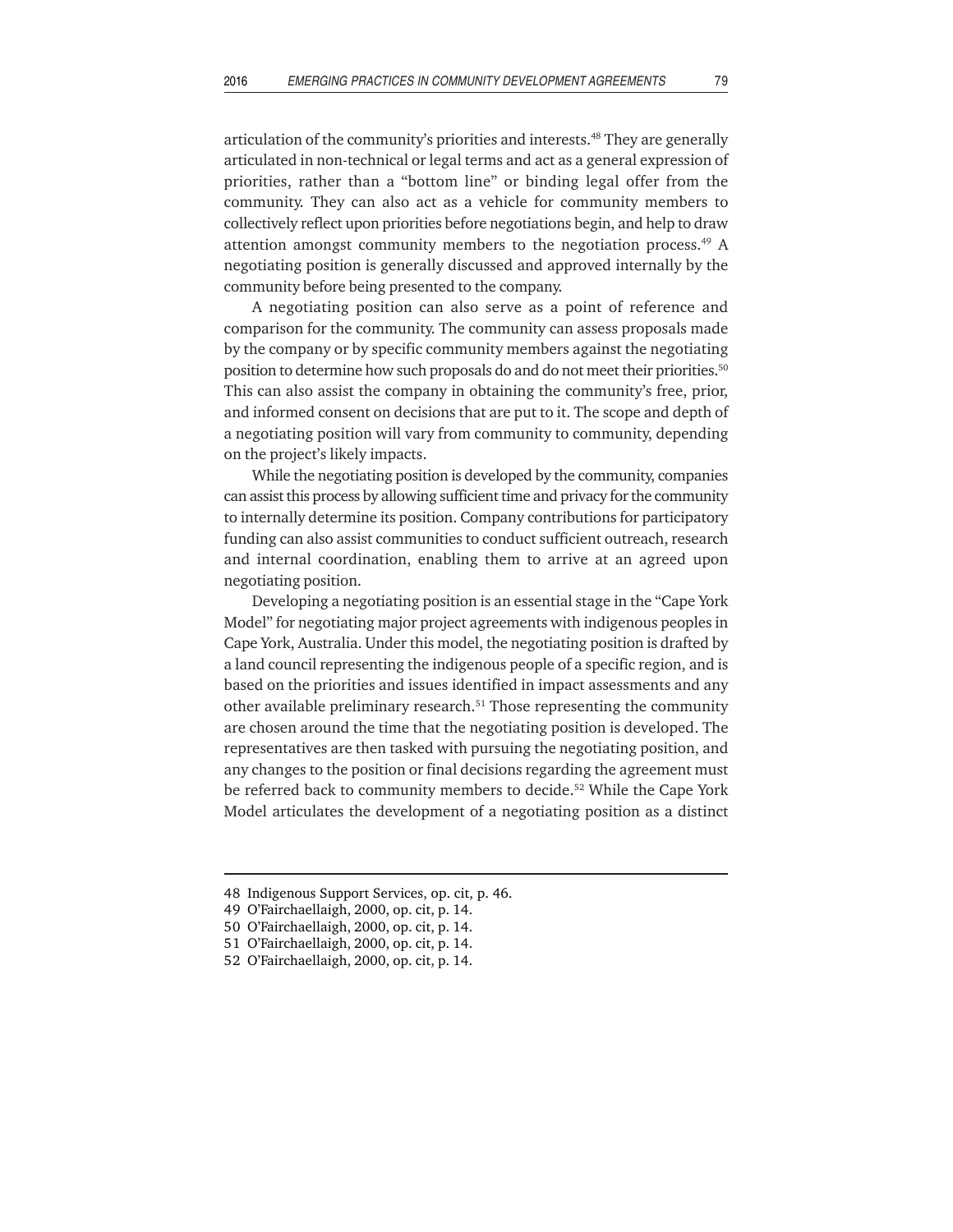stage in the agreement-making process, it may be incorporated into other stages of the negotiation process, depending on how the community wishes to proceed.

## **4.4 Ensure Community Participation and Informed Decision-Making during Negotiations and Other Processes**

Leading companies incorporate a participatory approach into all aspects of agreement making,<sup>53</sup> and planning for the project. One common way in which community involvement in the preparatory phases of the project occurs is through domestic law requirements for the carrying out of social and environmental impact assessments.<sup>54</sup> When carried out in a consultative manner, such processes provide a vehicle for communities that stand to be affected by the project to share their perspectives. For example, where indigenous peoples with long-standing ties to the land are involved in an impact assessment, they can contribute their traditional knowledge and understanding of the land and nearby ecosystems by identifying areas that are used as the basis for local livelihoods, as well as are culturally significant or ecologically sensitive.

Community participation and informed decision-making can also be facilitated by ensuring that sufficient information is provided to communities during the pre-negotiation stage. Leading industry practices include providing information about the project in a timely and culturally appropriate manner, and in a format that is accessible by community members.<sup>55</sup> Ensuring community participation and informed decision-making will not only benefit community members; there is also increasing evidence that it can improve a project's financial performance.

Recent studies have drawn a direct link between company-community conflicts arising from unmitigated environmental and social risks, and significant business costs for the mining company.<sup>56</sup> One study noted that in

<sup>53</sup> World Bank, Mining Community Development Agreements: Source Book (2012), 14.

<sup>54</sup> With respect to indigenous peoples, this involvement is enshrined in the United Nations Declaration on the Rights of Indigenous Peoples, Articles 18 and 19.

<sup>55</sup> See, e.g., International Council on Mining & Metals, "Good Practice Guide: Indigenous Peoples and Mining," (2010), p. 15, para. 3.

<sup>56</sup> Daniel M. Franks, Rachel Davis, Anthony J. Bebbington, Saleem H. Ali, Deanna Kemp, and Martin Scurrah, "Conflict translates environmental and social risk into business costs," PNAS Vol. 111, No. 21 (27 May 2014); The Munden Project, "Communities as Counterparties: Preliminary Review of Concessions and Conflict in Emerging and Frontier Market Concessions," 30 October 2015.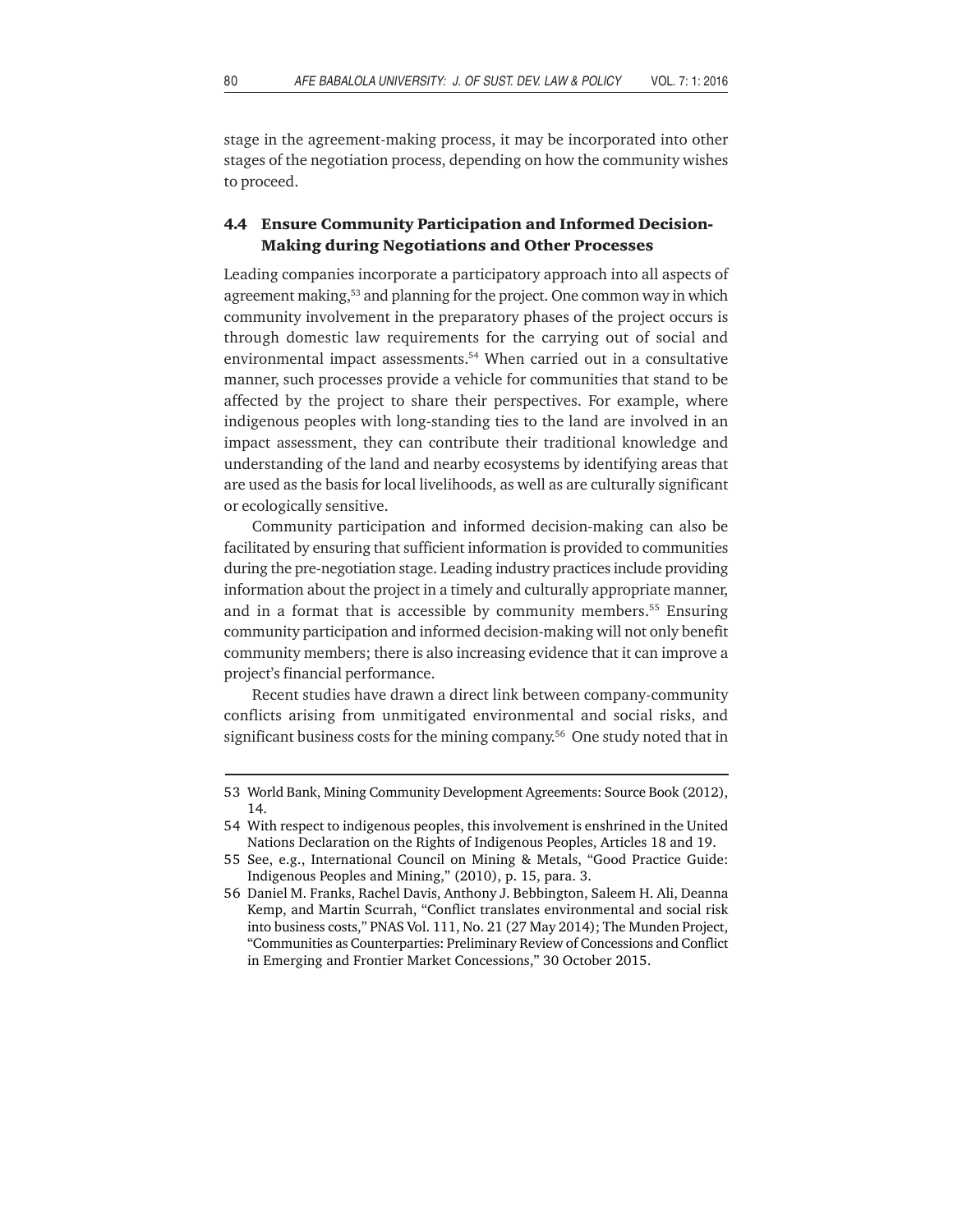addition to a legislative and policy environment that encourages impact assessment and management, the increased involvement of communities in dialogue and decision-making during the early stages of a project is an important means of managing environmental and social risks.<sup>57</sup> In order to facilitate this dialogue and direct participation, companies must ensure that the local community is represented and involved in all of the pre-agreement stages, so that the community can shape and consent to decisions made as part of that process.

Many companies regard the prospect of allowing community participation in decision-making for the project itself, rather than only the CDA, with great caution. This is because meaningful community participation in decisionmaking means that the company has less control over decisions that can impact on the project's timetable and budget.<sup>58</sup> On the other hand, allowing for greater community engagement and control may avert conflicts between the company and the community, whose costs can be greater than those associated with any changes to spending or work timetables that communities may pursue.59

The stage at which the community is engaged can also have a substantial impact on the financial costs to the company and the sustainability of the project. If companies choose not to address risks until a conflict or complaint arises, then their options for properly addressing the grievance become limited.<sup>60</sup> In addition, while responding to grievances can have an immediate mitigating effect in the short term, it will not necessarily contribute to the long-term stability of the project and the company-community relationship.

## **4.5 Ensure that Benefits Shared Extend beyond Financial Compensation**

It is now generally recognised that monetary compensation, while often legally required, will seldom ensure that affected communities' lives and livelihoods can be properly restored.61 One ex-World Bank staffer, for instance, has

<sup>57</sup> Franks et al, 2014, *op. cit.*, p. 7580.

<sup>58</sup> InterGroup Consultants, 2008, *op. cit.*, p. 17.

<sup>59</sup> Franks, 2014, *op. cit.*, p. 3.

<sup>60</sup> For an overview of government- and company-established grievance mechanisms, see "Grievance Mechanisms", *Negotiation Support Portal*, http:// negotiationsupport.org/roadmap/grievance-mechanisms-0

<sup>61</sup> Centre for Social Responsibility in Mining, "World Bank Extractive Industries Sourcebook: Good Practice Notes," 2012, *op. cit.*, p. 5; International Council on Mining & Metals, 2010, *op. cit.*, p. 67; Native Title Payments Working Group Report (2009), p, 7; Kunanayagam and Tomlinson, 2011, *op. cit.*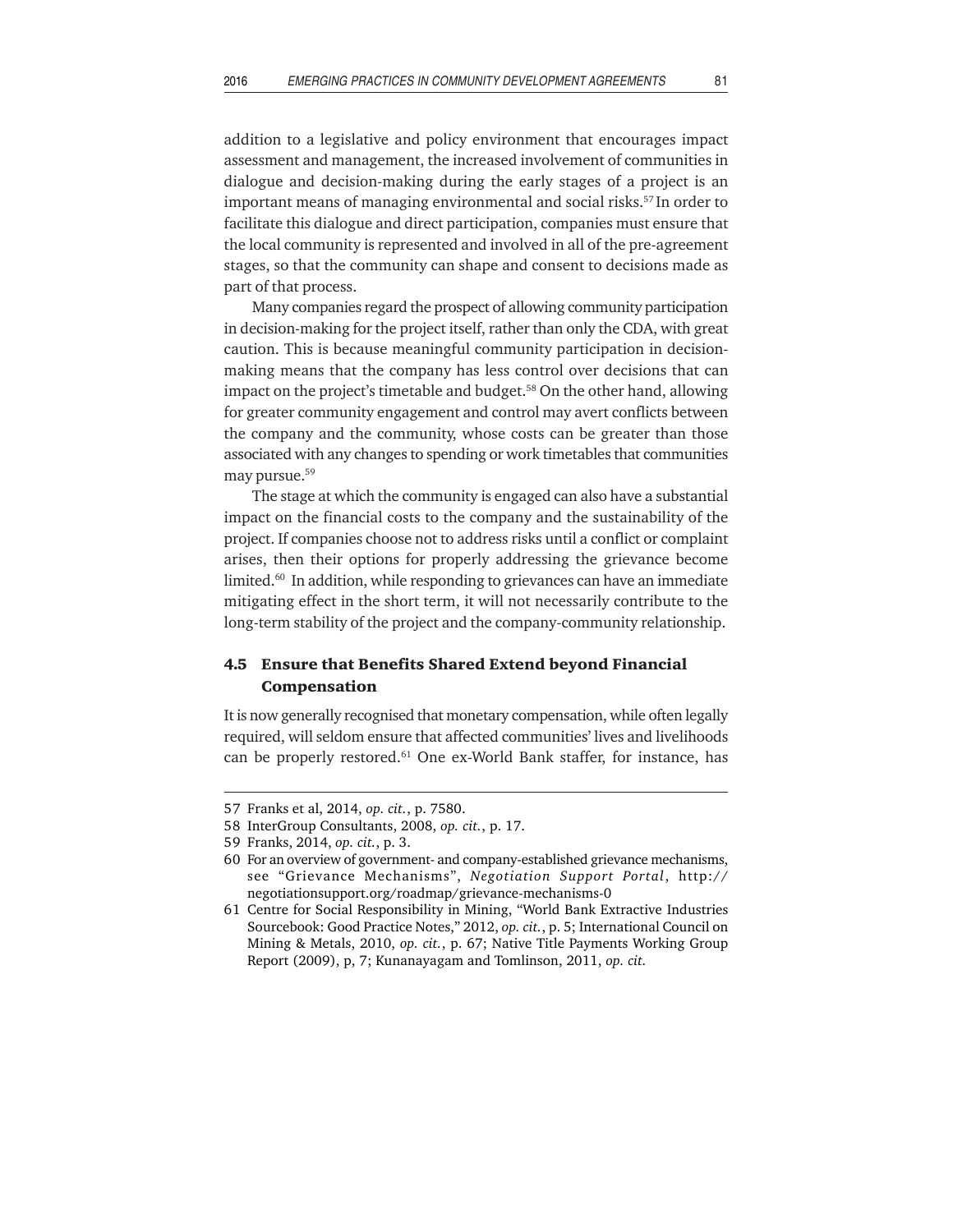lamented that the limits of compensation as a remedy "reinforce the main poverty risks inherent in forced displacements."62 This is due to the many ruptures to economic, social, cultural, and other networks that occur when a community is forced off its land, which are often unquantifiable. The more effective CDAs share benefits flowing from the resource development to promote broader long-term and ongoing economic and social participation in the project.<sup>63</sup> Such benefits include financial contributions, such as a royalty stream linked to production, and non-financial benefits, such as local employment opportunities and commitments to source goods and services from local providers. Monetary compensation can still be effectively employed to acknowledge those project impacts that cannot be adequately remedied.

One of the goals of benefit sharing is to strengthen a community's capacity for self-determined development by improving its physical, economic and human capital.<sup>64</sup> This includes efforts to avoid communities becoming overly dependent on income streams from the project, which can leave them vulnerable if the project fails or becomes less productive. This is another reason for designing CDAs to provide a combination of financial and nonfinancial benefits; such a combination can help to link community wellbeing to the sustainability of the project, while also providing transferable skills, such as business and management skills, that equip the community to continue its economic development after the mine project closes.

Financial benefits provided to communities should be predictable, stable, comprehensible, and sufficiently adapted to the project and the community. Additionally, they should be founded on recognition of and respect for the community's aspirations. Revenue sharing between different levels of government and local communities has also been increasingly employed in recent years.<sup>65</sup> This approach seeks to address the fact that while federal governments usually receive most of the revenue from a project, it is the local branch of government, and the community itself, which encounters the majority of social and economic impacts.

<sup>62</sup> Michael M. Cernea, "For a New Economics of Resettlement: A Sociological Critique of the Compensation Principle," 175 *International Social Science Journal* (2003) pp. 5, 17.

<sup>63</sup> Centre for Social Responsibility in Mining, "World Bank Extractive Industries Sourcebook: Good Practice Notes," 2012, *op. cit.*, p. 5; International Council on Mining & Metals, 2010, *op. cit.*, p. 67; Native Title Payments Working Group Report (2009), p, 7; Kunanayagam and Tomlinson, 2011, *op. cit.*

<sup>64</sup> International Council on Mining & Metals, 2010, *op. cit.*, p. 81.

<sup>65</sup> InterGroup Consultants, 2008, *op. cit.*, p. 81.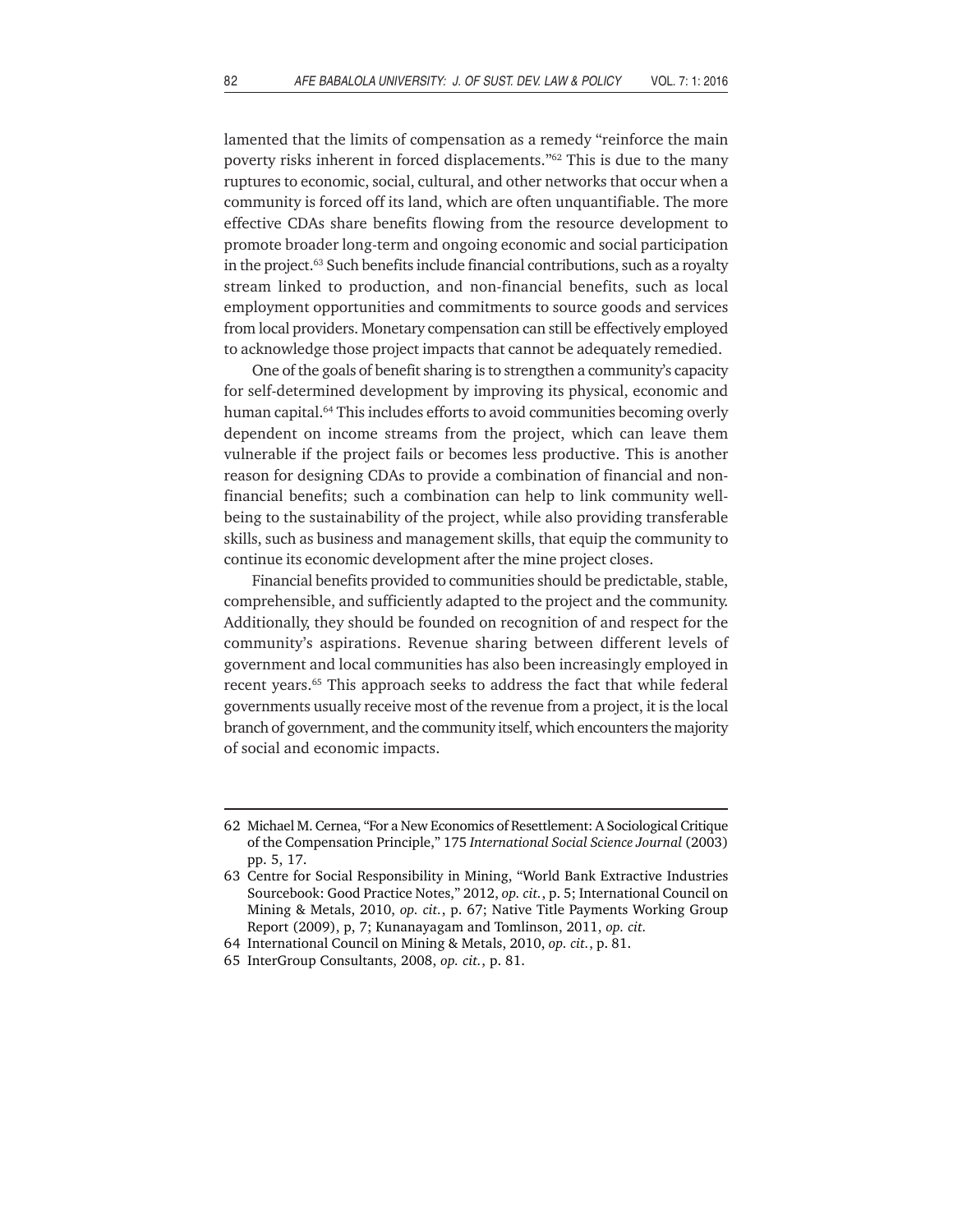Revenue sharing can take various forms.66 Communities can receive *fixed payments*, which are predictable and more easily understood,<sup>67</sup> but which will not increase if the project's profitability does. They can also receive royalties based on the *volume of outputs or the volume of production*, which are not directly vulnerable to commodity price drops, but which also will not deliver additional benefits when the project becomes more profitable. Approaches which maximise the potential gain for communities, but which also contain the most risk and dependence on market trends, include revenue streams based on company profits or the allocation to the community of an equity share in the project company. CDAs can also set out a combination of different types of revenue streams. For instance, the Newmont Ahafo Mine Development Foundation Agreement contains multiple types of financial benefit sharing. The agreement requires the company to pay to a community foundation US\$1 for every ounce of gold from the mine sold, as well as 1 per cent of the company's net pre-tax income, and of any gains made in selling assets that total US\$100,000 or more.<sup>68</sup>

Non-financial benefit sharing encompasses a wider spectrum of benefits, including employment, training, business development, and infrastructure and/or support services. The specific benefits that are included in any agreement will depend on the community's context and aspirations, as well as the project itself.<sup>69</sup> When implemented appropriately, each type of benefit operates to improve the opportunities and earning potential for members of the community, potentially contributing to the sustainability of the CDA itself.<sup>70</sup>

- 66 For a comprehensive summary of the many different forms that financial benefits can take, see Gibson and O'Faircheallaigh, 2010, *op. cit.* For a more detailed discussion see, Centre for Social Responsibility in Mining, "Agreement-making with Indigenous Groups: Oil & Gas Development, Australia," 2012, *op. cit.*, p. 81. See, e.g., Agreement between Newmont Ahafo Development Foundation and Newmont Ghana Gold Limited, 2008, Clause 11.1 http://ccsi.columbia.edu/ files/2015/01/Ghana-Ahafo-Mine-Local-Community-Newmont-Ghana-Gold-Ltd-2008-Development-Foundation-Agreement.pdf
- 67 Centre for Social Responsibility in Mining, "Agreement-making with Indigenous Groups: Oil & Gas Development, Australia," 2012, *op. cit.*, p. 79.
- 68 Agreement between Newmont Ahafo Development Foundation and Newmont Ghana Gold Limited, Art. 11.1, http://ccsi.columbia.edu/files/2015/01/Ghana-Ahafo-Mine-Local-Community-Newmont-Ghana-Gold-Ltd-2008-Development-Foundation-Agreement.pdf.
- 69 Centre for Social Responsibility in Mining, "Agreement-making with Indigenous Groups: Oil & Gas Development, Australia," 2012, *op. cit.*, p. 75.
- 70 International Council on Mining & Metals, 2010, *op. cit.*, p. 81; Centre for Social Responsibility in Mining, "Agreement-making with Indigenous Groups: Oil & Gas Development, Australia," 2012, *op. cit.*, pp. 75, 92.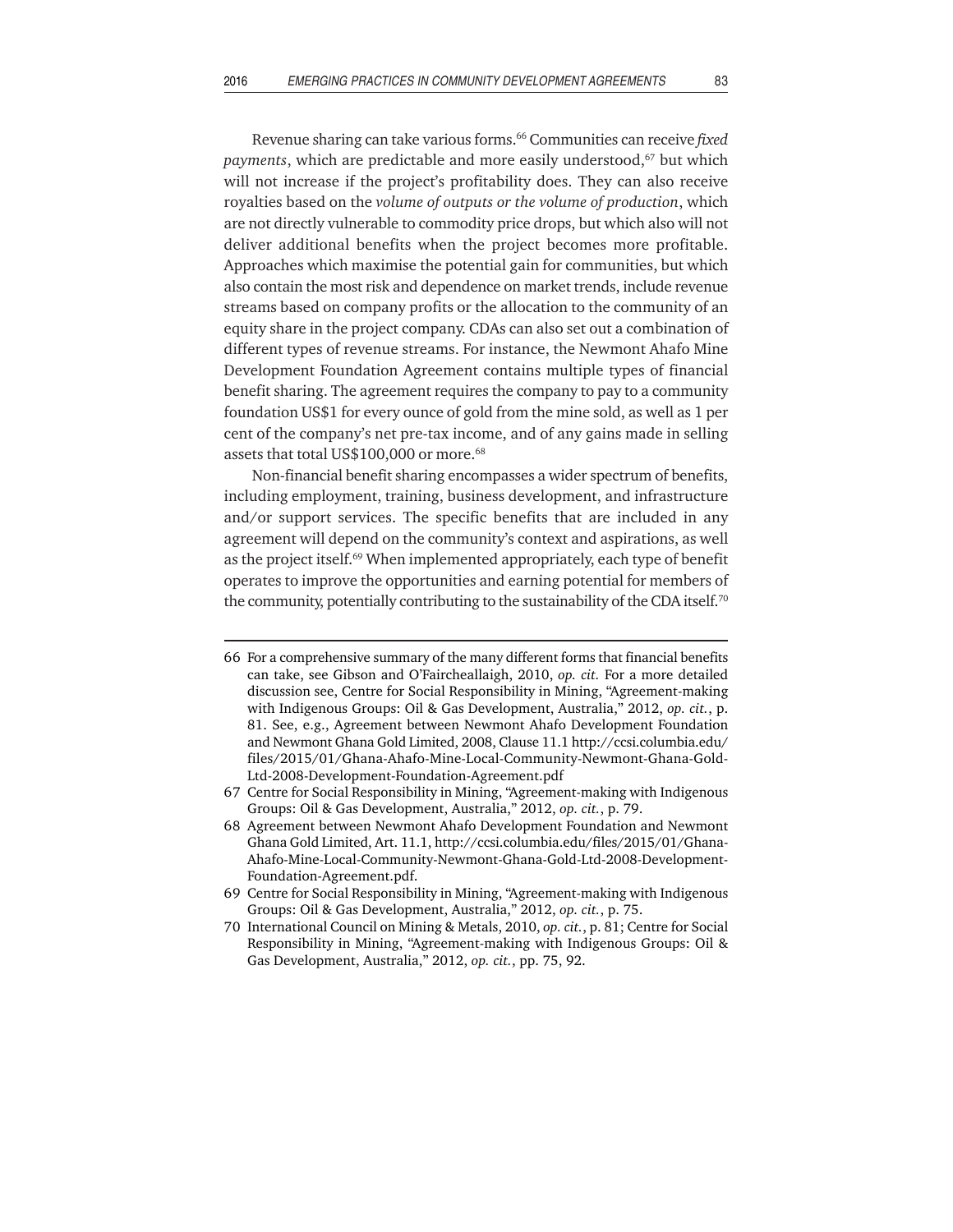Each of these benefits is discussed only at a high level in this article, given the complexities and variation that different contexts can introduce.

#### **4.5.1** *Employment*

Employment opportunities are regarded as one of the most desirable benefits that CDAs can provide communities. One study has noted, however, that solely providing training and preferential access to job opportunities will generally be insufficient to meet the needs of the local community.<sup>71</sup> Instead, leading practices implement employment opportunities alongside meaningful community involvement in the project's development and the design of mitigation measures and remedies for adverse impacts, alongside other project benefits discussed in this section.72 In low-income communities, common barriers to fulfilling a company's employment goals include low education levels and a lack of employment experience; companies will need to invest in skills development and training initiatives amongst community members to overcome such challenges. Studies have also shown that CDAs which involve specific or rolling targets for job creation and employment training help ensure that the company is committed to hiring locally and carrying out trainings on an ongoing basis.73

One publicly available agreement that provides detailed provisions regarding benefit-sharing and community participation is the Diavik Diamonds Project Socio-Economic Monitoring Agreement.<sup>74</sup> While this particular agreement does not provide any formal ownership of equity in the project, it does provide employment and training benefits that increase the stake and role of members of aboriginal communities in the mine's operation. The agreement places a strong focus on recruiting, training and retaining its employees, including prescribing a workforce quota for members of local aboriginal communities using a cumulative percentage goal at various stages of the project.<sup>75</sup> The company retains considerable discretion over its employment practices, however, and there is no penalty that applies if it does

<sup>71</sup> InterGroup Consultants, 2008, *op. cit.*, Executive Summary.

<sup>72</sup> InterGroup Consultants, 2008, *op. cit.*, Executive Summary.

<sup>73</sup> Gibson and O'Faircheallaigh, 2010, *op. cit.*, p. 145.

<sup>74</sup> The authors understand that this agreement is in the process of being disbanded.

<sup>75</sup> Diavik Diamonds Project, Socio-Economic Monitoring Agreement between Diavik Diamond Mines Inc., the Government of the Northwest Territories, and Aboriginal signatories and parties (2 October 1999), Art. 3.2, Appendix A, http:// ccsi.columbia.edu/files/2015/01/Canada-Northwest-Territories-and-Aboriginal-Peoples-Diavik-Diamond-Mines-1999-Agreement.pdf.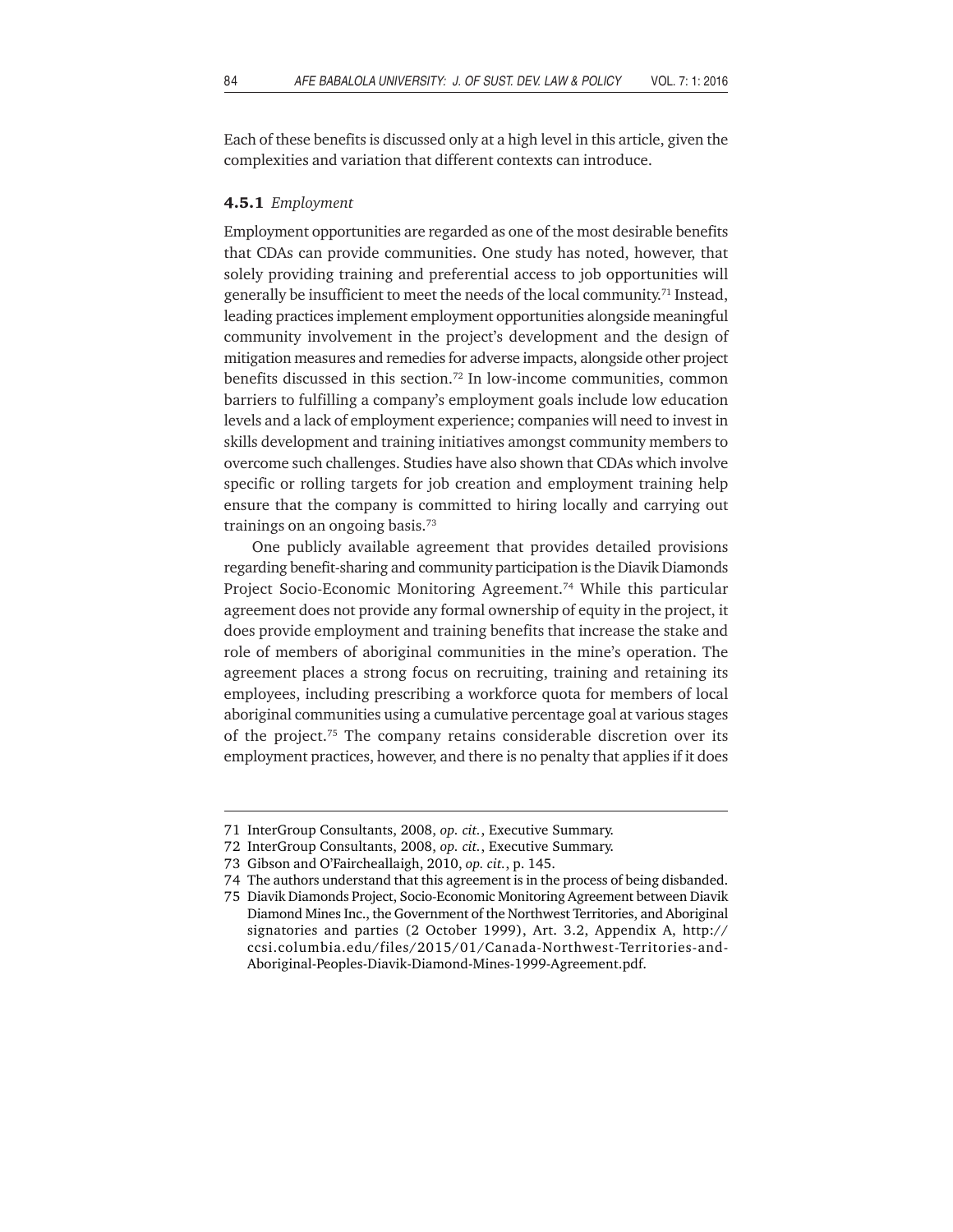not meet its recruitment goals. The agreement also actively promotes and encourages careers in diamond mining for the youth of the region where the mine is located, although again this is left at the discretion of the company, and no details are provided in the agreement.

In addition, the agreement establishes a number of training programmes aimed at increasing access to jobs for members of aboriginal communities and equipping them with transferable and project-related skills, such as technical, technological, supervisory and managerial roles.<sup>76</sup> To help retain employees, the company has created a rotation work schedule (four weeks on, two weeks off) that is compatible with the schedules of aboriginal employees practicing a traditional lifestyle. It also funds community research projects addressing barriers to successful employment.

An example of a CDA that emphasises the importance of cultural sensitivity in employment as a key means of retaining aboriginal employees is the Raglan Agreement. That agreement seeks to encourage social harmony within the workforce by promoting inter-cultural understanding through cross-cultural training for all supervisors and managers, inviting local artists to perform outside of working hours at the project site, organising sports events between employees and residents, and ensuring access to traditional food sources.<sup>77</sup> The Argyle Diamond Mine Participation Agreement's Management Plan Agreement also demonstrates how CDAs can facilitate the company to help local businesses develop. In it the company commits to helping traditional owners establish businesses and develop good management practices, and where appropriate, an Argyle employee would help the business on an ongoing basis for three years.

Even though companies promised to create job opportunities, the review of CDAs for this article did not reveal a practice of establishing procedures or penalties for when a company does not meet the targets or other employment goals set out in CDAs. Furthermore, agreements tend to contain clauses that leave considerable discretion in the company's hiring methods or weaken its hiring obligations by limiting the circumstances under which a company must employ a member of the local community over another non-local candidate. One potential reason for the reluctance to be tied to strict obligations is that a company cannot be sure that it will meet the targets, which depend

<sup>76</sup> *Ibid.*, Art. 3.3, Appendix B.

<sup>77</sup> Raglan Agreement between Makivik Corporation and Others and Société Minière Raglan du Québec Ltée (1995), Art. 5.5, Draft available at: http:// pubs.aina.ucalgary.ca/makivik/ci236.pdf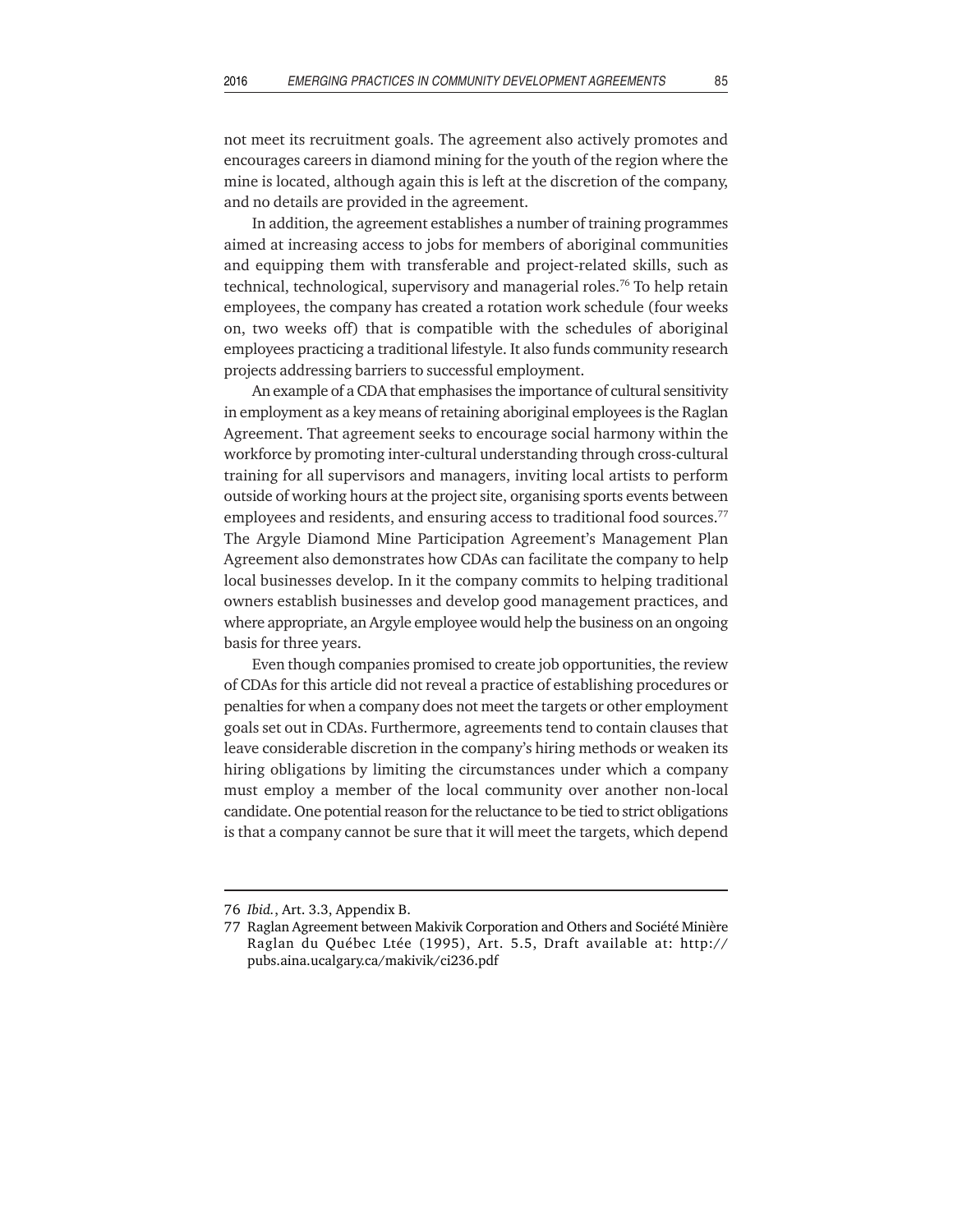on the alignment of several variables, including availability of willing and qualified individuals and the operator's ability to meet the intended construction and development timetable. Nonetheless, in order to ensure that CDAs lead to more tangible employment benefits for local communities, companies should agree to clear and enforceable commitments to carry out programmes for training and recruitment of candidates from the local community.

While many companies have found it difficult to retain local community employees, some practices have led to increased employee retention. These include providing clear, accessible career advancement pathways for employees, as well as initiating mentoring programmes for less experienced employees, establishing initiatives to eliminate workplace racism and bias, and offering pre-employment and on-the-job skills training programmes. Some analysts also emphasise the importance of increasing the number of local community members in management positions.78

#### **4.5.2** *Training*

Training, which is closely linked to employment, has traditionally focused on ensuring that workers learn the skills necessary for their day-to-day employment on the project. Companies seeking to foster more enduring community development could increase efforts to provide programmes that meet other needs of the local community, providing transferable skills and training for occupations that serve both the project and the community, as well as those that can be useful in promoting sustainable development beyond the life of the mine.79

### **4.5.3** *Business Development*

In relation to business development or "supply chain procurement", the review revealed that companies seem to view the most effective way of utilising and supporting local businesses is to form joint ventures with existing and new local businesses to provide goods or services to the project.<sup>80</sup> Business development trainings for members of local communities are also often carried out. For instance, the Diavik Socio-Economic Monitoring Agreement sets out a range of business capacity-building commitments "to assist and enable

<sup>78</sup> InterGroup Consultants, 2008, *op. cit.*, p. 60.

<sup>79</sup> InterGroup Consultants, 2008, *op. cit.*, p. 64.

<sup>80</sup> Centre for Social Responsibility in Mining, "Agreement-making with Indigenous Groups: Oil & Gas Development, Australia," 2012, *op. cit.*, p. 92; InterGroup Consultants, 2008, *op. cit.*, p. 69.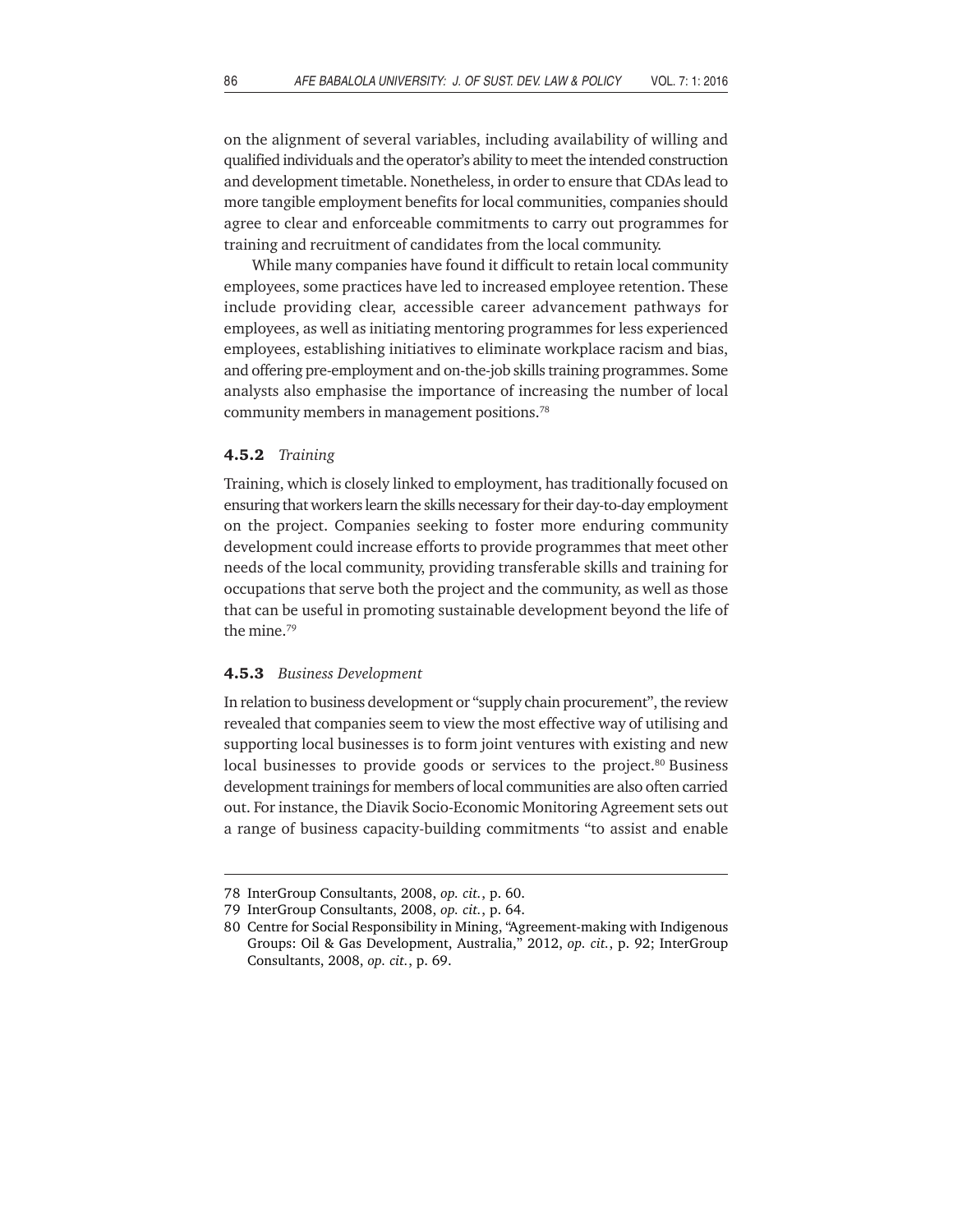Northern Businesses to take advantage of Project related business opportunities."81

### **4.5.4** *Infrastructure*

Company and community efforts to ensure greater community participation have extended to the realm of infrastructure and service provision. This is notable given that communities were previously not generally regarded as potential owners or managers of key infrastructure and other services, particularly in developing countries and in rural or remote regions. Leading practices include seeking the advice and involvement of local community members to ensure that services and infrastructure meet the community's needs.82 In some cases, CDAs may outline where infrastructure built for a project may be shared, utilised, as well as managed, maintained and even owned, by communities. CDAs may also set up financial flows to community organisations which may then be able to fund specific development or infrastructure projects. National and local governments should generally be involved to ensure that the new infrastructure projects align with the national and local priorities for development of infrastructure.

It is also essential that companies consider the sustainability of infrastructure and service provision for after the project has concluded. A useful approach can be to strengthen management bodies and establish partnerships with existing government institutions in order to best prepare for mine closure.

The Development Foundation Agreement between Newmont Ahafo Development Foundation and Newmont Ghana Gold Ltd is an example of an attempt to foster greater community participation and public ownership of the project and associated benefits. The agreement provided that infrastructure projects completed were jointly owned by the community' and the District Assembly, and allocated to them the responsibility for their maintenance and management. Where personnel or other resources would be required, the District Assembly agreed to liaise with the local government agency.<sup>83</sup> The

<sup>81</sup> Diavik Diamonds Project, Socio-Economic Monitoring Agreement between Diavik Diamond Mines Inc., the Government of the Northwest Territories, and Aboriginal signatories and parties (October 2, 1999), Appendix C, http:// ccsi.columbia.edu/files/2015/01/Canada-Northwest-Territories-and-Aboriginal-Peoples-Diavik-Diamond-Mines-1999-Agreement.pdf.

<sup>82</sup> International Council on Mining & Metals, 2010, *op. cit.*, p. 86.

<sup>83</sup> Ahafo Development Foundation Agreement between the Ahafo Mine Local Community and Newmont Ghana Gold Limited (2008), Art. 9.4, http:// ccsi.columbia.edu/files/2015/01/Ghana-Ahafo-Mine-Local-Community-Newmont-Ghana-Gold-Ltd-2008-Development-Foundation-Agreement.pdf.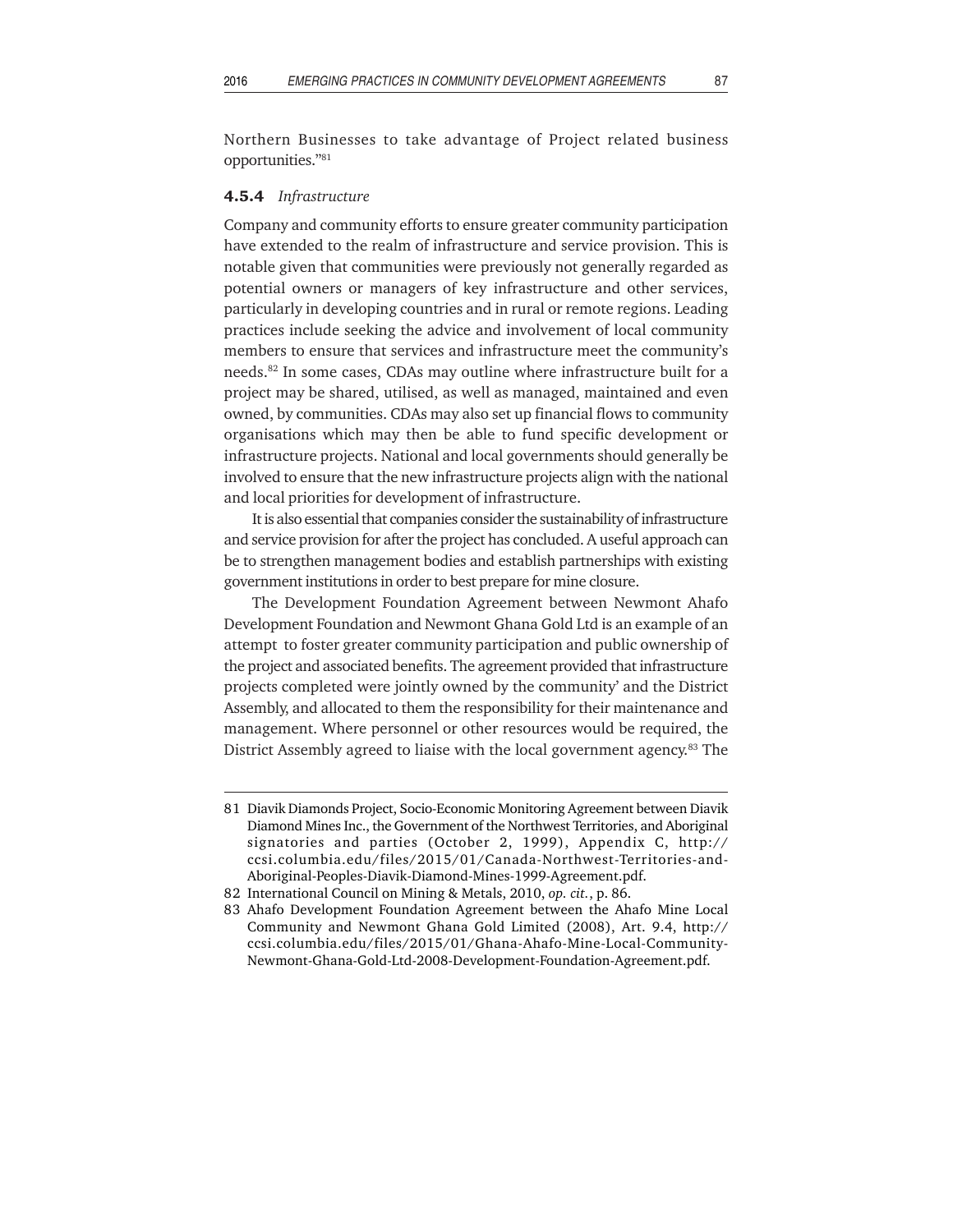agreement does not specify other means of obtaining financial or other resources if the government agency is unable to assist. It also does not require the company to assist in the development of a maintenance and management plan for the project. Instead, the process under which these projects would be developed includes the involvement of the newly created Ahafo Development Foundation, which is run by a board of trustees and composed of company and community representatives.

The Foundation is established under a related social responsibility agreement, and its role is to consider proposals from District Assemblies for sustainable development projects and fund those it approves. The agreement set out that the Foundation would receive revenue from the project, which could be applied towards programmes for developing infrastructure and delivering other services.<sup>84</sup> In this example, the Foundation acted as an intermediary body, limiting Newmont's financial and managerial responsibility over infrastructure and service provision.

A different arrangement was established by the Memorandum of Agreement relating to the Development of the Porgera Gold Mine Project in Papua New Guinea, which required the joint venture company to ensure the supply of electricity to individual houses in existing *and* future resettled residential settlements of families whose resettlement was linked to the grant of mining concessions.85 No end date was specified for this obligation, although the electricity can be subject to the usual charges by the electricity supplier.<sup>86</sup>

# **4.6 Ensure Strong, Accountable Governance Arrangements to Facilitate Effective Implementation, Monitoring, Review and Potential Adjustment of the Agreement**

#### **4.6.1** *Governance Mechanisms*

In order to secure the effective functioning of the CDA, leading practice agreements include governance arrangements for managing the ongoing

<sup>84</sup> *Ibid.*, Art. 11.1.

<sup>85</sup> Memorandum of Agreement relating to the Development of the Porgera Gold Mine Project between the Independent State of Papua New Guinea and Porgera Landowners, Art. 18, http://ccsi.columbia.edu/files/2015/01/PNG-Porgera-National-Government-1989-Agreement.pdf

<sup>86</sup> The Joint Venture was also not a party to the agreement, although it is unclear whether an investment contract between Papua New Guinea and the joint venture company impacts on the enforceability of this obligation.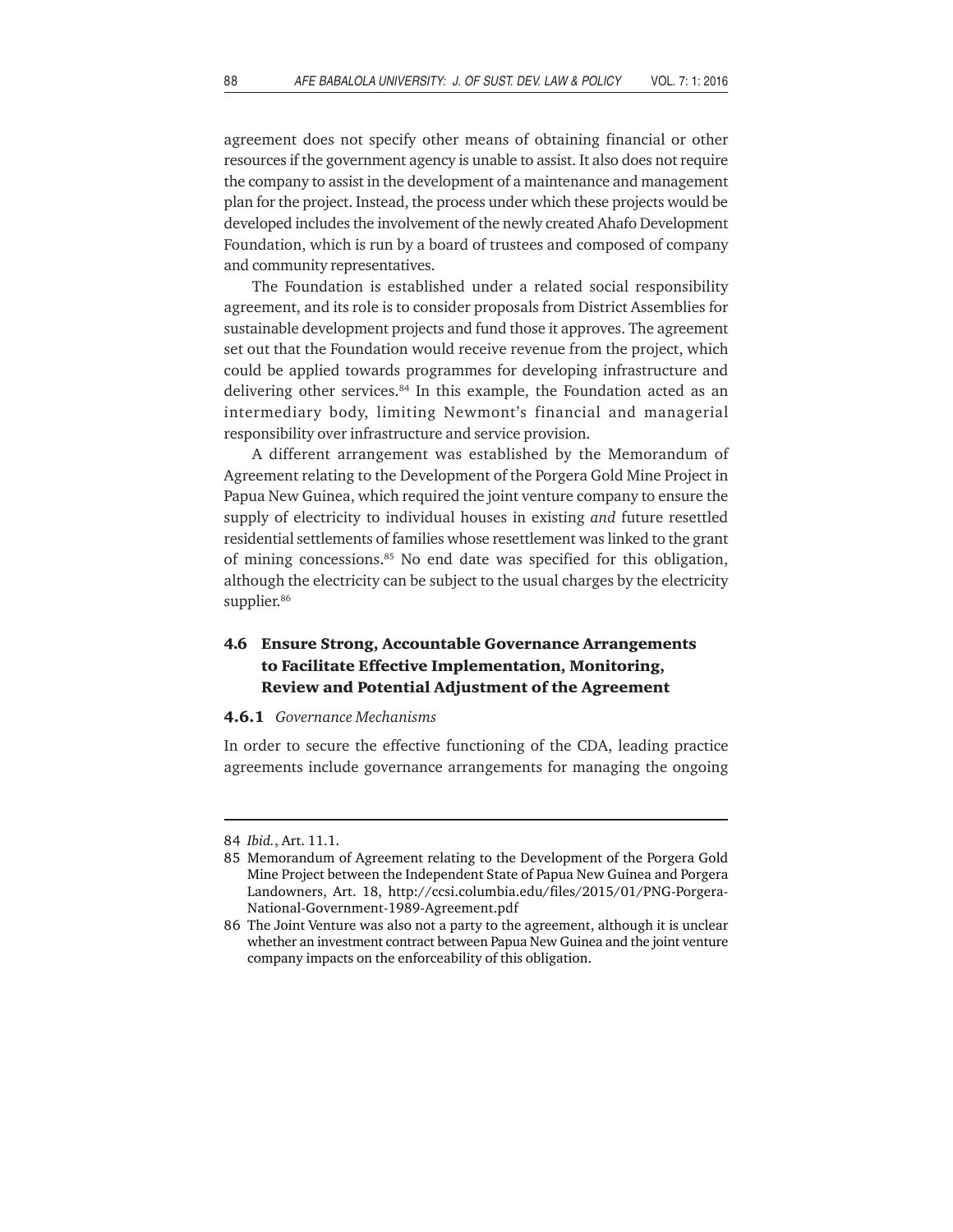relationship between the local community and the company.87 These provisions typically cover aspects of the CDA such as liaison and management committees, financial management structures, dispute resolution processes, and monitoring and review processes. Designing and establishing governance arrangements depend heavily on the local context, including the specific community's existing organisational and deliberative structures and its capacity for following and enforcing governance procedures.<sup>88</sup>

The company should also provide capacity building for the community in relation to the ongoing monitoring and implementation of the CDA, and participation in any relevant structures. One example of a governance structure is a liaison committee that comprises company and community representatives who are charged with managing company-community relations, as was done in the Regional Indigenous Land Use Agreement for Small Scale Mining in Victoria, Australia. In that agreement, the indigenous community signatories to the agreement appointed the Dja Dja Wurrung Clans Aboriginal Corporation (a body recognised under Australia's Native Title Act as being legally capable of representing the interests of indigenous peoples) to act as a communication liaison between the community and the miners.<sup>89</sup> The agreement did not provide further detail on the frequency of meetings or specific responsibilities and functions. Such structures will be most effective when clear rules are drawn regarding how disputes or grievances will be managed.

Structures that can be established can be charged with oversight and monitoring of the agreement. For instance, the Ahafo Ghana Gold Mine's agreement established an Agreement Forum that was granted oversight responsibility for the implementation of the agreement.<sup>90</sup> The agreement also established a Community Consultative Committee that would manage

<sup>87</sup> International Council on Mining & Metals, 2010, *op. cit.*, p. 69.

<sup>88</sup> Centre for Social Responsibility in Mining, "Agreement-making with Indigenous Groups: Oil & Gas Development, Australia," 2012, *op. cit.*; Centre for Social Responsibility in Mining, "World Bank Extractive Industries Sourcebook: Good Practice Notes," 2012, *op. cit.*, p. 31; Kunanayagam and Tomlinson, 2011, *op. cit.*

<sup>89</sup> Regional Indigenous Land Use Agreement for Small Scale Mining in Victoria, Australia between the Dja Dja Wurrung People and Prospectors & Miners'Association of Vicotira Incorporated, http://ccsi.columbia.edu/files/ 2015/01/Australia-Dja-Dja-Wurrung-People-Prospectors-Miners-Associationof-Vic-2009-Agreement.pdf

<sup>90</sup> Ahafo Social Responsibility Agreement between the Ahafo Mine Local Community and Newmont Ghana Gold Limited (2008), Arts. 5-9, http://ccsi.columbia.edu/ files/2015/01/Ghana-Ahafo-Mine-Local-Community-Newmont-Ghana-Gold-Ltd-2008-Social-Responsibility-Agreement.pdf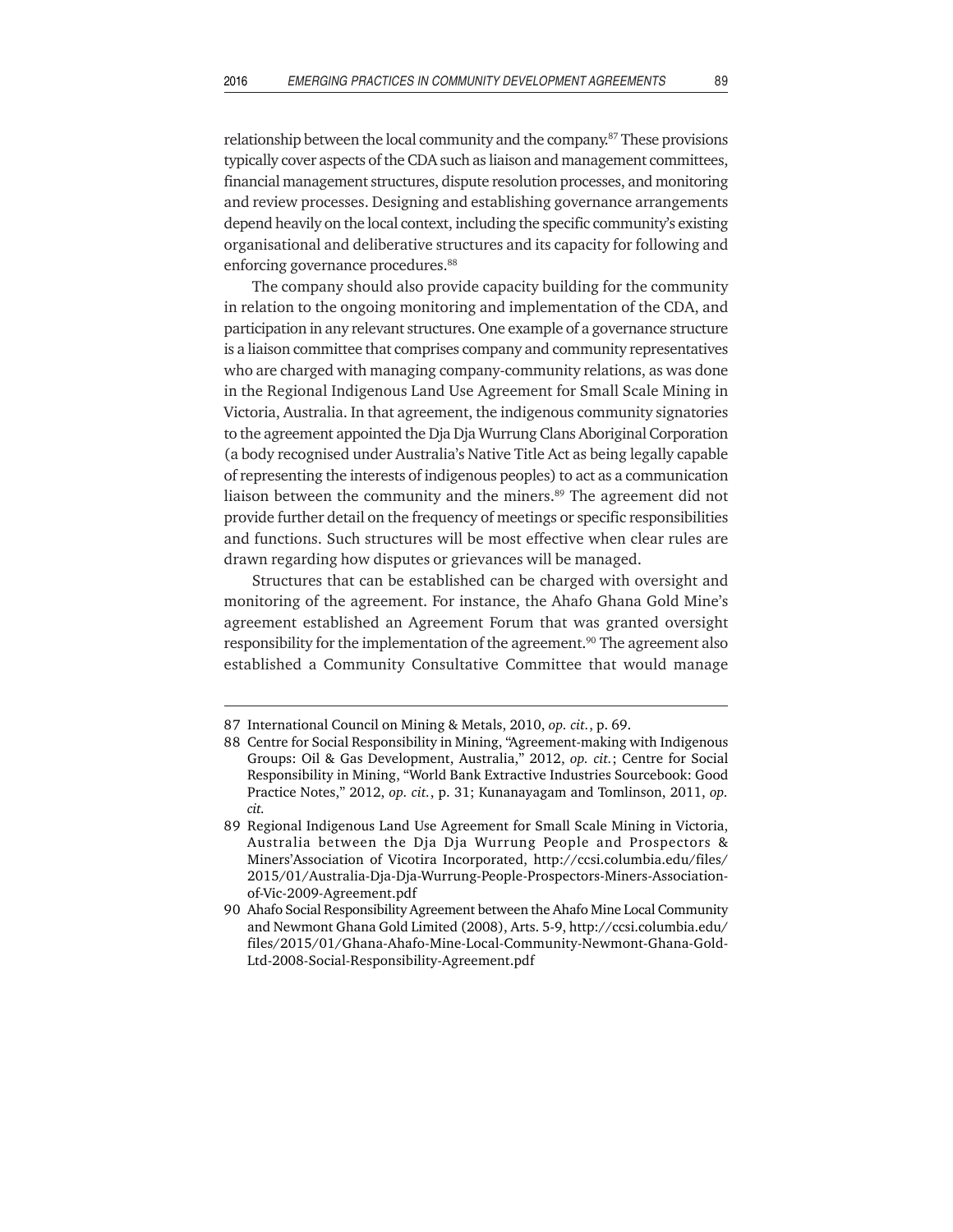information and communication between the company, community and other stakeholders.<sup>91</sup>

Alongside building capacity and establishing governance structures in the community, is the issue of sharing decision-making power. In recent years, there has been a trend towards increasing the amount of decision-making responsibilities in local community hands, though the balance remains firmly in the company's favour. This has been reflected in CDAs that include, for example, an environmental committee constituted entirely by local community members whose function is to assess the environmental impact of the mine and make recommendations for action.<sup>92</sup> Partnerships, including with civil society organisations, are particularly useful where the community needs assistance in implementing the agreement and holding the company to its end of the bargain. Companies should also be willing to engage in collaborative capacity-building with community members and other stakeholders through adequately funded representative bodies.

#### **4.6.2** *Monitoring*

Leading practice agreements provide for ongoing monitoring and review of the agreement's implementation to ensure that the local community is appropriately involved, and has the best possible chance of maximising any benefits of the project. These procedures also further the goals of transparency and accountability, and help to ensure the local community obtains a degree of ownership and control over the project.

Available literature shows, however, that most agreements fall short in meeting expectations at the implementation stage.<sup>93</sup> Indeed, many of the CDAs reviewed for this article did not contain detailed provisions concerning implementation and monitoring. A number of strategies exist to ensure greater accountability in implementation. Implementation may be improved where companies partner with local civil society groups to ensure that CDA

<sup>91</sup> *Ibid.*, Arts. 18-19.

<sup>92</sup> International Council on Mining & Metals, 2010, *op. cit.*, p. 69.

<sup>93</sup> Centre for Social Responsibility in Mining, "World Bank Extractive Industries Sourcebook: Good Practice Notes," 2012, *op. cit.*, p. 31-34.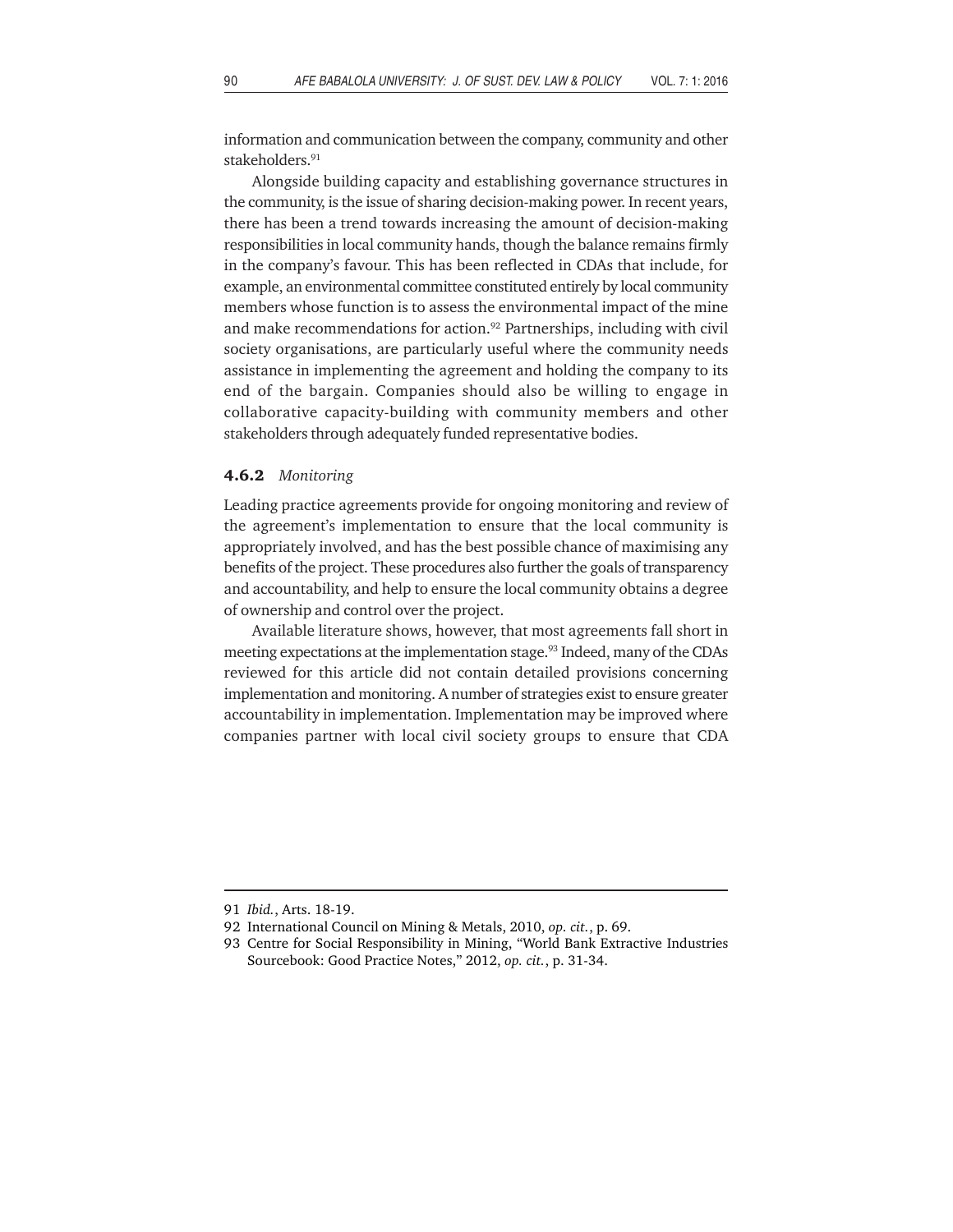commitments are fulfilled.94 Similarly, companies can strengthen the local and regional government's administrative and local delivery capacity, and help to develop a cooperative relationship with such actors to assist with service delivery under the CDA.

The Diavik Diamonds Agreement provides an example of a complex governance arrangement aimed at monitoring of an agreement; it created a Group Advisory Board whose role is to assist, coordinate, monitor, review and advise all parties in relation to the project across a broad range of issues, such as employment, training and business development. It is also responsible for ensuring that all parties fulfil their commitments under the agreement. The Board is composed of representatives of all parties to the Agreement (including Diavik Diamond Mines, the Northwest Territories Government and several Aboriginal signatories and parties listed in the agreement document), and is charged with monitoring the mine's progress, as well as its social and economic impacts.95

#### **4.6.3** *Enforcement*

Effective grievance mechanisms and strong enforcement mechanisms are key to strengthening the impetus on the company to implement the agreement effectively.<sup>96</sup> The most common approach among available Canadian and Australian agreements is to establish a dispute resolution framework that emphasises amicable resolution through dialogue and mediation before either party has a right to enforce the contract in court or at a tribunal. Some

<sup>94</sup> For example, the Participatory Environmental and Social Management Programme (PESMP) undertaken by Hunt Oil in the southern region of Peru was established by an independent NGO to provide an opportunity for communities to participate in monitoring the project's environmental and social performance. The PESMP involved community members, local authorities, civil society, government officers and international financial institutions: IPIECA, "Indigenous Peoples and the oil and gas industry: Context, issues and emerging good practice", (2012), pp. 32-5.

<sup>95</sup> Diavik Diamonds Project, Socio-Economic Monitoring Agreement between Diavik Diamond Mines Inc., the Government of the Northwest Territories, and Aboriginal signatories and parties (October 2, 1999), Art. 2.1, http://ccsi.columbia.edu/ files/2015/01/Canada-Northwest-Territories-and-Aboriginal-Peoples-Diavik-Diamond-Mines-1999-Agreement.pdf.

<sup>96</sup> For a more in-depth discussion of grievance mechanisms in community engagement, see Mandelbaum and Loutit, "Extractive Industry Investments and Human Rights" in *Research Handbook on Human Rights and Investments* (Yannick Radi, ed., forthcoming).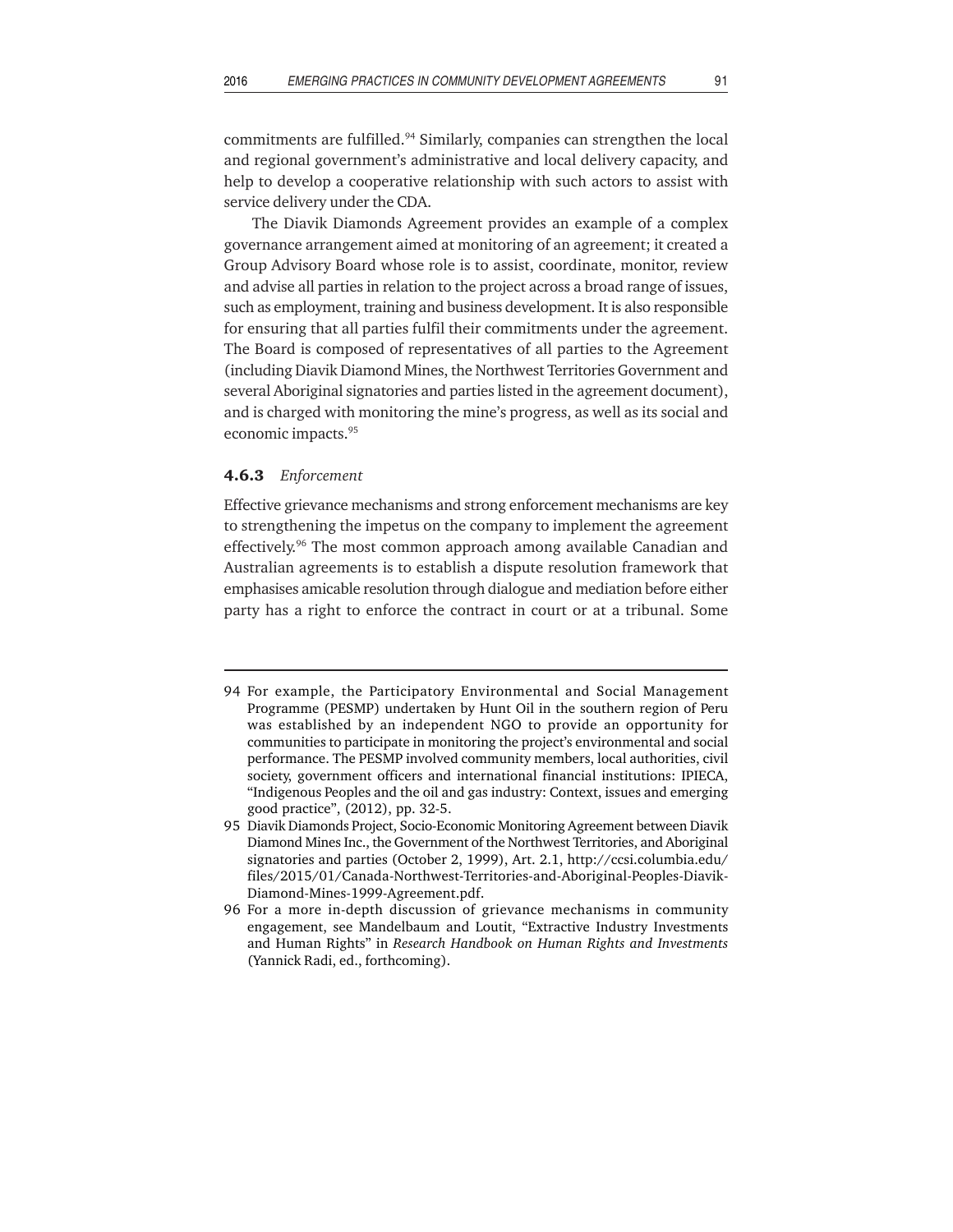agreements impose an obligation on the company to pay compensation for loss or damage caused by non-performance of a contractual obligation.<sup>97</sup> Where agreement clauses are vaguely worded,however, proving that particular obligations exist, or have been breached, may be difficult. Similar challenges in enforcement will occur for provisions leaving considerable discretion to the company – for example in the fulfilment of imprecisely worded employment targets.

Even where clauses are clearly worded, communities may struggle to enforce the agreement and obtain remedies for breaches if the country lacks a reliable and accessible legal system and the company is not interested in responding to the community's concerns or complying with its contractual obligations. One way to ensure that an agreement is enforceable is to tie the enforcement of the CDA to the company's investment agreement with the state, or other agreements by which the company is granted rights to carry out the project. This could be done by drafting the investor-state agreement so that certain breaches of the CDA by the company would be considered a material breach of the investor-state agreement, thus giving the state the option of terminating the agreement. The state would then have additional leverage when seeking to persuade the investor to comply with the CDA.

Alternatively, states can enact laws that deem conditions in a communitycompany agreement to be conditions of mining authorisations. For instance, the *Mineral Resources Act 1989* in the Australian state of Queensland requires negotiation and consultation with registered native title holders or claimants<sup>98</sup> for mining leases over Aboriginal reserve lands in certain circumstances.<sup>99</sup> Such negotiations may result in a negotiated agreement between the company, the native title holders or claimants and the state government, in which the native title holders consent to the granting of the proposed mining lease.<sup>100</sup> The relevant Minister, on behalf of the state government, can then consent to the conditions of that agreement being deemed to be conditions of the mining lease itself,<sup>101</sup> meaning that a breach of a condition between an affected native title holder or claimant can jeopardise the validity of the company's authorisation to carry out mining activities.

<sup>97</sup> This type of enforcement clause can be seen in the Greenlandic agreements reviewed: see http://ccsi.columbia.edu/work/projects/greenland-2/.

<sup>98</sup> *Mineral Resources Act 1989* (Qld), s 655 describes which native title holders and claimants are covered.

<sup>99</sup> *Mineral Resources Act 1989* (Qld), Schedule 1A, ss. 658, 659.

<sup>100</sup> *Ibid.*

<sup>101</sup> *Ibid.*, s. 276A.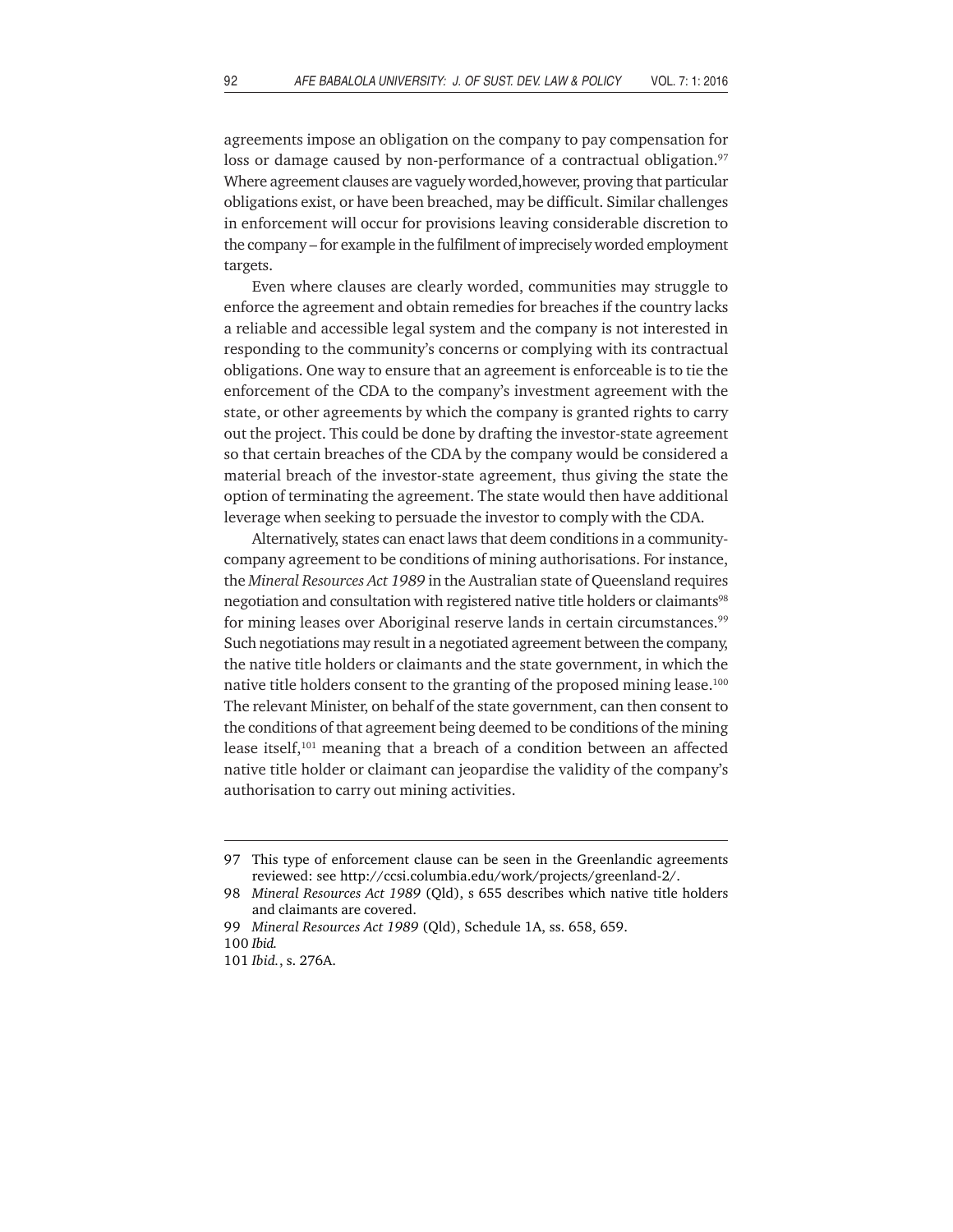#### **4.7 Plan for Mine Closure and Legacy Issues**

Sustainable CDAs are judged not only by their success during the life of the project but also after mine closure. Two important goals of a CDA should be to ensure that the project's environmental effects are appropriately managed and remediated, and that closure does not abruptly halt the community's socio-economic development. Leading practice agreements start to plan for closure from the beginningof the project, and ensure that closure planning remains a central focus throughout the project. Some leading methods to plan for closure include the following.102

- 1. Make known the expected closure date, or the timetable for determining the likely closure date. This needs to be communicated with provisos regarding the fact that projects can be subject to temporary or permanent closure for unexpected reasons, such as the fall of commodity prices, natural disasters, and social unrest.
- 2. Actively engage the community on how the impact of closure can be addressed (see Box 10 for examples of how this was done in some of the agreements reviewed).
- 3. Assist the community to develop alternative local economies
- 4. If necessary, design and implement low-tech physical infrastructure, which the community and/or local government can maintain postclosure
- 5. Contribute to the building of community governance capacity for dealing with any mine legacy issues (see Leading Practice 6).

Although the importance of planning for closure is generally acknowledged, many of the agreements reviewed do not provide much detail on the issue of mine closure and environmental rehabilitation. The agreements reviewed often state that the parties agree to create a closure and rehabilitation taskforce and/or plan at some future time, but precise details and actions are usually not included. Agreements should include action plans for dealing with expected and unexpected closure at the outset and create a closure taskforce at the time of execution of the agreement in order to ensure that closure and rehabilitation are given the necessary attention throughout the life of the project.

Exceptions to this trend include the Tolukuma Gold Mining Project Agreement, which states clearly how the community will be engaged in relation

<sup>102</sup> International Council on Mining & Metals, 2010, *op. cit.*, p. 92.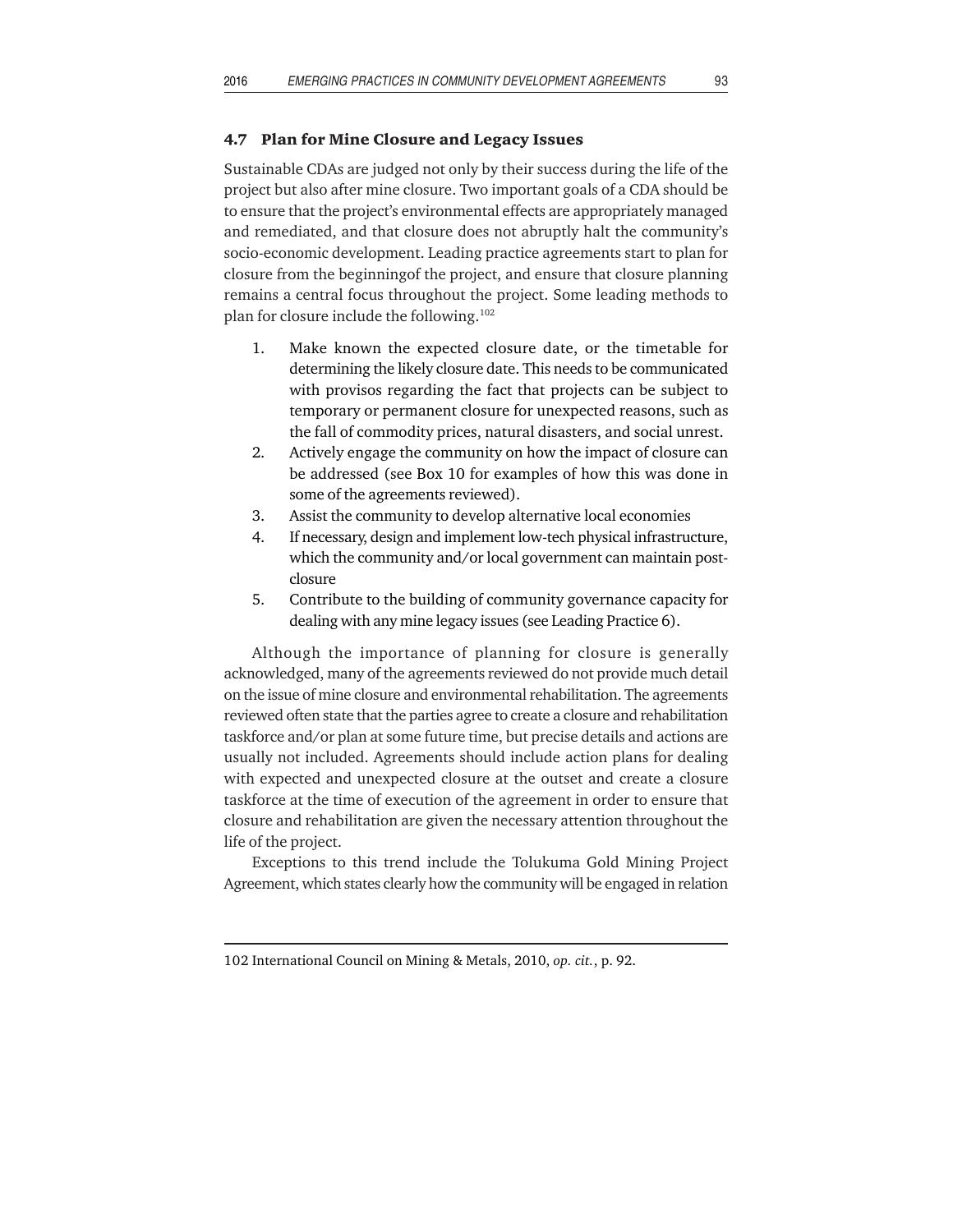to mine closure and rehabilitation. The agreement sets out that the Papua New Guinean national government will create a task force three years prior to the closure, and require that a Conceptual Mine Closure Plan be circulated for comment by key stakeholders to ensure rehabilitation of the project area and sustainability of the local communities.<sup>103</sup>

The Agreement between Newmont Ahafo Development Foundation and Newmont Ghana Gold Ltd also provides useful detail on mine closure. It provides that the company and the community will work together to identify and develop programmes for the closure and reclamation of the mine. The agreement includes a closure plan, to be administered by a mine closure panel, which is made up of stakeholders in the community and company. The company will also assist in capacity building and training for those members of the community who will participate in the closure and reclamation programmes.104

### **4.8 CDAs Should Generally not be Confidential**

Consistent with the objectives of transparency, accountability and good governance, there is a growing recognition that confidentiality clauses in CDAs should be avoided, or be heavily qualified.<sup>105</sup> Confidentiality provisions can weaken the capacity and power of local communities by prohibiting them from communicating with the media and other stakeholders for advice, support and informational purposes, when needed.<sup>106</sup> Companies or industry bodies may argue that CDAs contain commercially sensitive information and hence ought not to be publicly disclosed. This argument is undermined by the fact that such agreements may be extensively circulated within the private sector already, and that they do not generally contain information that, if

<sup>103</sup> Memorandum of Agreement (revised) relating to the Tolukuma Gold Mining Project between the Independent State of Papua New Guinea and the Central Provisionsal Government, the Woitape Local Level Government and Tolukuma Gold Mines Limited and Yulai Landowners Association Inc (2007) Art. 11, http://ccsi.columbia.edu/files/2015/01/PNG-Tolukuma-Clayfield-Pty-Ltd-2007-Agreement.pdf

<sup>104</sup> Ahafo Social Responsibility Agreement between the Ahafo Mine Local Community and Newmont Ghana Gold Limited (2008), Schedule 4, http:// ccsi.columbia.edu/files/2015/01/Ghana-Ahafo-Mine-Local-Community-Newmont-Ghana-Gold-Ltd-2008-Social-Responsibility-Agreement.pdf

<sup>105</sup> International Council on Mining & Metals, 2010, *op. cit.*, p. 60; InterGroup Consultants, 2008, *op. cit.*, p. 89.

<sup>106</sup> Gibson and O'Faircheallaigh, 2010, *op. cit.*, pp. 47-48.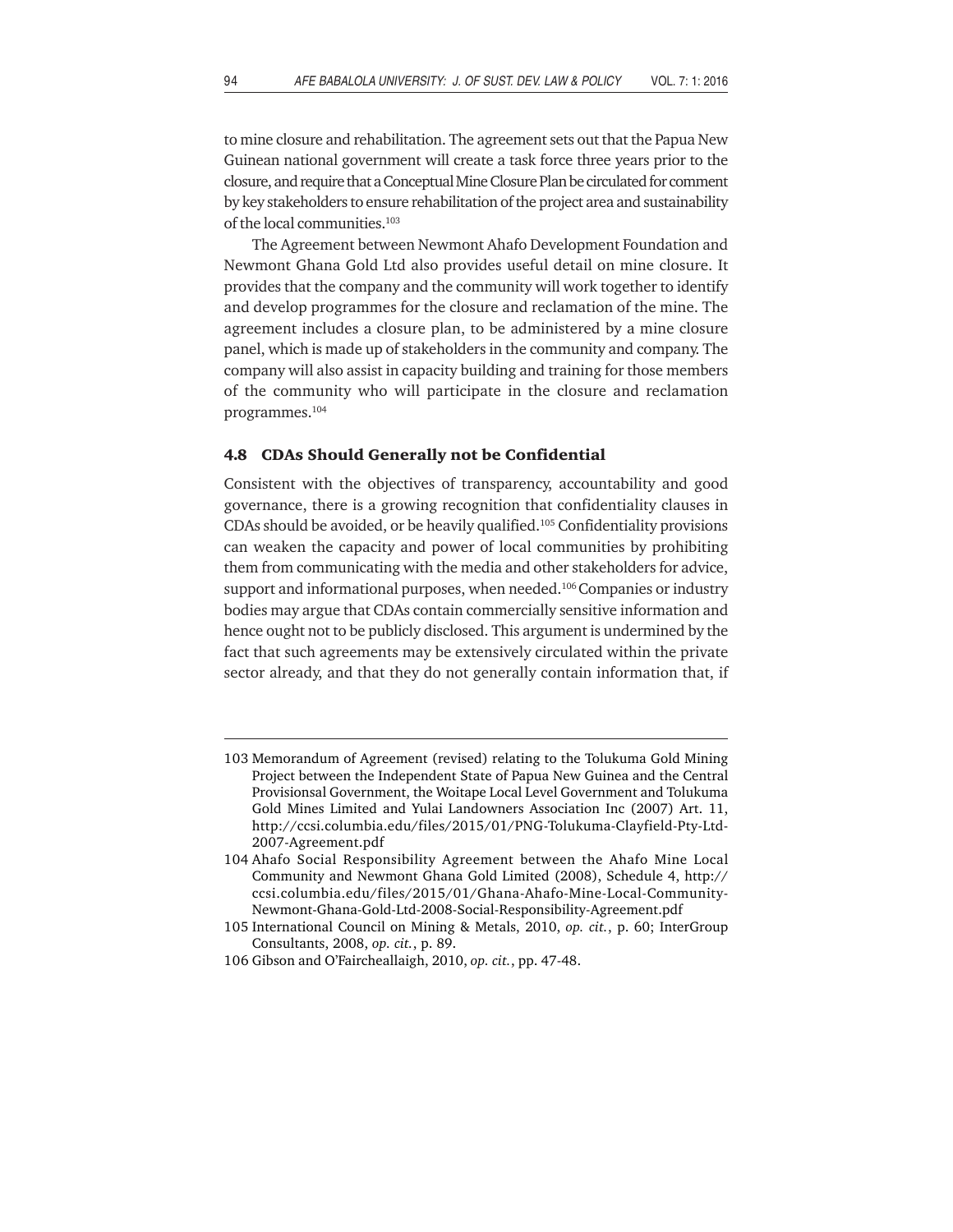disclosed, would have a concrete impact on the company's competitiveness. Confidentiality provisions are sometimes requested by a community itself;<sup>107</sup> this can put future communities at a disadvantage by limiting the number of past agreements available, thus reducing their ability to learn from the experience of other communities.<sup>108</sup> Efforts by researchers to comprehensively analyse CDAs are also undermined. Knowledge of what has and what has not worked with respect to CDAs will accordingly often be limited by one's ability to gain insider information from companies or other stakeholders, meaning that any lessons learned by such information can only be published as a secondary source, meaning that key details may be left out.

As stated above, the review of CDAs conducted for this article was limited to those where full text documents were accessible to the public. Databases such as that of the Agreements, Treaties, and Negotiated Settlements project  $(ATNS)^{109}$  go a long way in providing access to information about agreements and the agreements themselves, though at the time of the review, of the 1942 entries in the database, only 22 provided full text documents relating to a specific agreement.<sup>110</sup> More agreements can be found through internet research, including via local government websites, but even in countries where community agreements are legally required, only a limited number are publicly available.

### **5. CONCLUSION**

While an effective CDA will be adapted to local context, the broad practices described in this article will be generally applicable across jurisdictions and communities. A key practice is to ensure meaningful community involvement in the agreement-making process and in decision-making regarding the project itself, in accordance with FPIC norms and standards. This will help to ensure that the CDA, and the agreement-making process, are responsive to the needs, aspirations and local conditions of the community. Meaningful community

<sup>107</sup> Comment from practitioner in the field.

<sup>108</sup> What are Impact and Benefit Agreements? available at http:// www.miningfacts.org/Communities/What-are-Impact-and-Benefit-Agreements-%28IBAs%29/.

<sup>109</sup> Agreements, Treaties and Negotiated Settlements Project, available at: http:// www.atns.net.au.

<sup>110</sup> Other organisations have also started collections of CDAs, for example: http: //www.sdsg.org/archives/cda-library/.